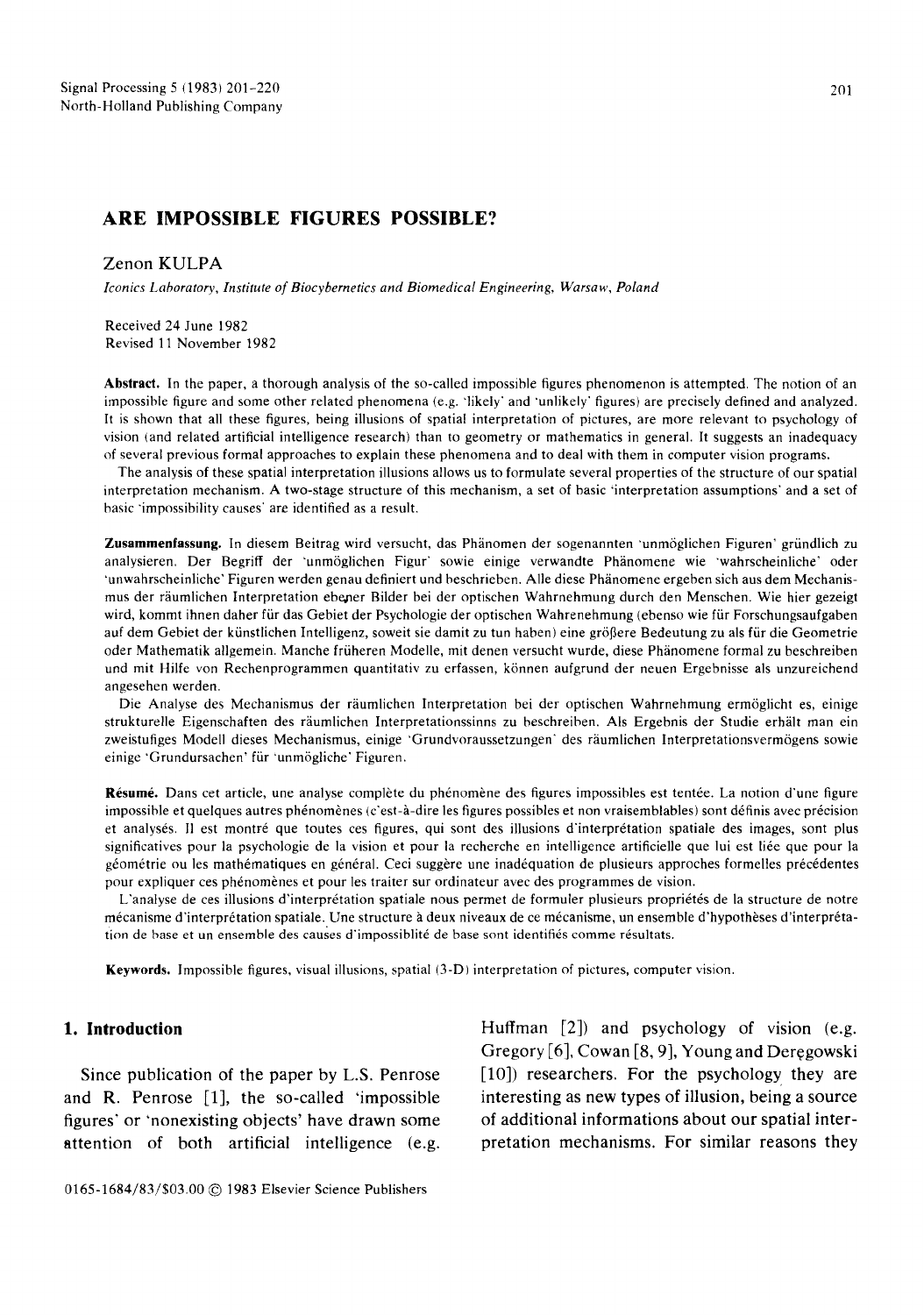are of interest to artificial intelligence research, providing cues for organizing algorithms modelling human abilities to see the threedimensional world in fiat pictures. It should be mentioned also that these effects are of growing interest to the theory and practice of visual arts (Ernst [26], Raushenbakh [28], Kulpa [33]). Most of previous works on this subject treated it either in a descriptive and rather loose way (Gregory [6]) or from a geometric and strictly mathematical point of view (Huffman [2], Cowan [8, 9]).

Beside showing several examples of impossible figures, Penroses [1] showed a photograph of a *possible realization* of their 'impossible staircase'. Gregory [6] desdribed also an important example of possible realization of the impossible 'Penrose's triangle<sup>,1</sup> (Fig. 14(c)). He also stressed that such erroneous perception cases are important sources of information about mechanisms of selection of interpretation hypotheses in human brain.

Huffman [2, 3] and partially Clowes [4, 5] investigated the subject in the context of automatic computer analysis of polyhedral scenes. This subject was investigated within the area of computer (robot) vision and artificial intelligence starting roughly from works of Roberts [11] and Guzman [12], extended further by Waltz [13] by taking into account presence of shadows in the scene. Huffman's and Clowes' works concentrated mainly on investigation and compilation of lists of possible (and impossible) corner configurations of edges in polyhedral scenes. But Huffman [2] found examples of figures nondecidable, as regards their impossibility, on the basis of these local corner configurations alone, as well as he noted that impossibility determination depends on the geometrical class of objects the given one is assumed to belong to. A figure, being impossible (i.e. non-realizable) as a three-dimensional object of a given class can be realizable as an object of another class. He also extended his impossibility criteria to make them more global (a so-called

'gain' concept [2]) as well as he devised criteria for not yet investigated class of objects (a so-called 'smooth' objects [2]). What is also very important, he noted the existence of so-called 'unlikely' figures, looking impossible, although being easily realizable, as well as he found figures which, although impossible, do not look impossible at all (see Section 3). Undoubtedly, the Huffman paper [2] has been the most comprehensive and important work to date on the subject of impossible figures.

Mackworth [14, 15] developed a geometrical formalism of gradient space (based on Huffman's dual-space concept [2]). This approach was aimed as a general mechanism of spatial interpretation of drawings, and it was thought to be able to resolve the impossible figures case as well. Kanade [17, 18] relaxed then some restrictions of Mackworth's formalism and generalized it onto wider class of objects (a so-called 'Origami world'). He was then stuck by the great numbers of different interpretations these approaches usually produce (even for quite simple figures), most of which, despite their geometrical correctness, appear unnatural and hardly imaginable to humans. The aim of modelling the human mode of spatial interpretation by means of such geometrical formalism was therefore shown to be bound to failure the notion of 'naturalness' being hardly expressible geometrically. Finally it turned out that these approaches are unable to distinguish properly impossible figures from possible ones (see e.g. Draper [19]). From a detailed analysis of the gradient space approach and its possible extensions, undertaken by Draper [19], followed that it is generally inadequate as a mechanism of proper spatial interpretation of drawings. It finally led to informal formulation of the so-called 'sidedness reasoning' proposal (Draper [19]), in many respects similar to the conclusions that can be drawn from the analysis of the impossible figures phenomenon only, as explicated in the present paper (Section 5).

Cowan [8, 9] concentrated on formal mathematical analysis of the comparatively restricted

 $1$  It should be rather renamed 'Reutersvärd's triangle', after a Swedish artist who invented it as early as in 1934, in his works 'Opus I' and 'Opus II' [32, 33].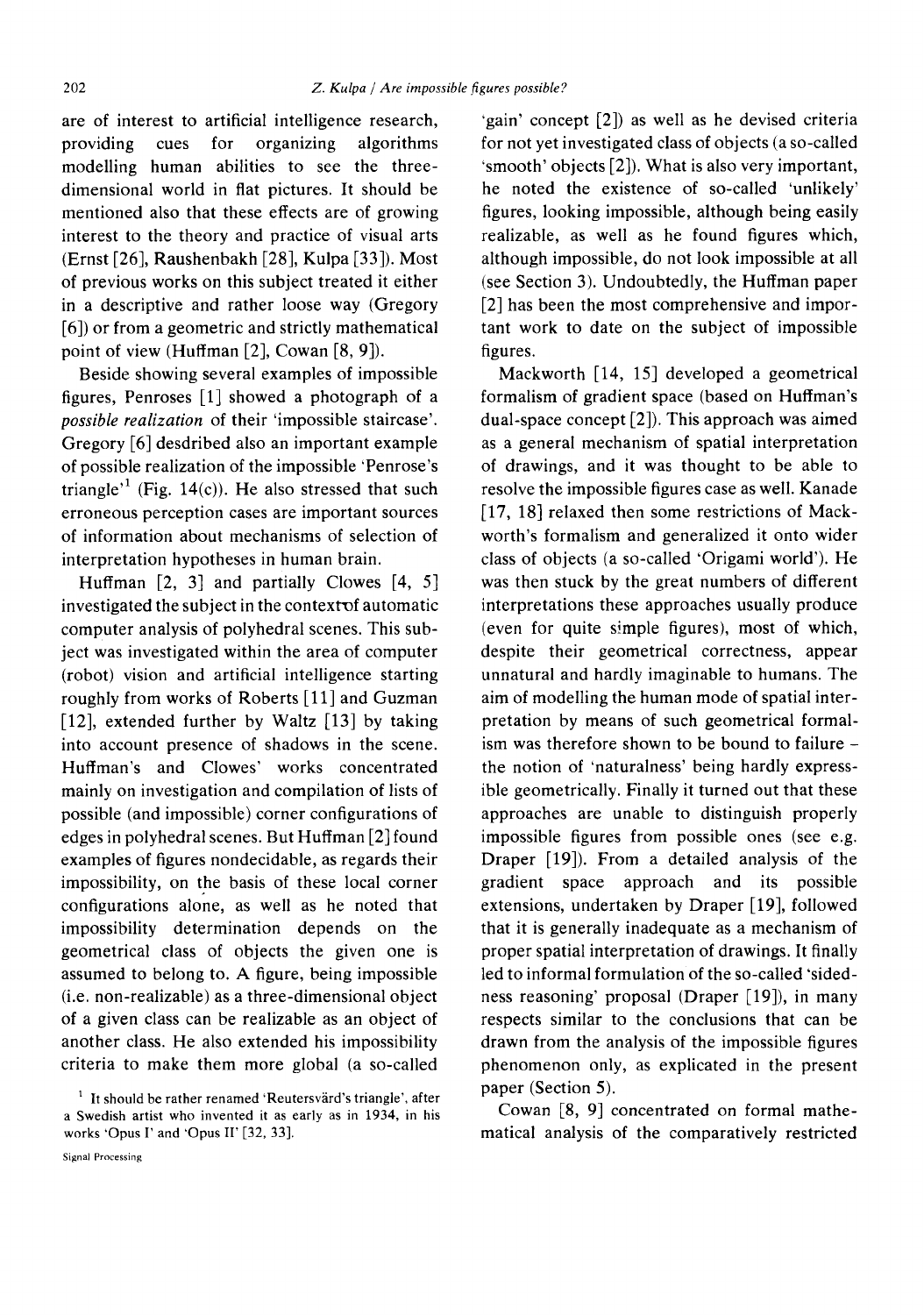class of figures, the so-called 'cornered toruses' with square cross-sections and, more particularly, he analyzed in details the four-corner toruses. His main aims were to devise an algorithm generating all such toruses and to classify them, according to their possible/impossible distinction as well as other properties of their internal structure. However, he has made also (although vaguely) an important general observation that quite often some impossible figures look more realistically three-dimensional than some possible ones.

Using the results surveyed briefly above as a starting point, a thorough analysis of the impossible figures phenomenon and other related phenomena is attempted. In Sections 2 and 3, the notions of *impossible figures* and so-called *likely*  and *unlikely figures* are precisely defined and analyzed. It is shown that all these figures, being illusions of spatial interpretation (situated somewhere between low-level 'optical' illusions and higher-level 'semantical' illusions, e.g. like that occurring in the Rorschach test), are more relevant to psychology of vision (and related artificial intelligence research) than to geometry or mathematics in general.

It is made clear that only the spatial interpretation, *not* the figure itself, can be reasonably called impossible. Then it follows (Section 4) that eventually *all* impossible figures do have possible spatial interpretations, so that the actual question with impossible figures is: why our interpretation mechanisms do not find those possible interpretations for certain, otherwise rather simple drawings. This question is also closely related to the problem of modelling the notion of 'naturalness' of an interpretation. Therefore, on the one hand impossibility effects can be fully explained only when we have learned the rules underlying our spatial interpretation mechanisms, and on the other hand they provide a rich source of informations about inner workings of these interpretation mechanisms.

The analysis of the impossible figures illusion allows us actually to formulate several properties of our spatial interpretation procedures. In Section 5 we explain a two-stage structure of these procedures, we list several basic 'interpretation assumptions' (which filter out the whole bulk of geometrically feasible, although 'unnatural' interpretations), and we identify a set of basic 'impossibility causes', i.e. these important local features whose inconformities detected at the verification stage produce the majority of impossibility effects.

Main theses of this paper were formulated in a report finished in 1980 (Kulpa [16]). This paper is a revised version of that report, the revision being influenced mostly by further developments of computer methods of spatial interpretation of images, especially the works of Kanade [18] and Draper [19], addressing several of the problems related to the contents of this paper.

#### **2. What are impossible figures?**

The following definition summarizes what is generally assumed when the notion of impossible figures is considered:

**Definition** 1. An *impossible figure* is a drawing making an *impression* of some three-dimensional object, although the object suggested by. this three-dimensional *interpretation* of the drawing cannot exist, i.e. an attempt to its construction leads to geometrical contradiction (see also Section 3).

Such figures are sometimes called "impossible objects' or "nonexisting objects', as depicting objects that cannot exist (see e.g. Kulpa [20]). Here we shall accept the term 'impossible figures', as more widely used, reserving the term 'impossible objects' to denote real three-dimensional objects having some flat projections identical to some impossible figure (following Gregory [6]).

Now let us take notice of the two words essential for the definition, although usually overlooked by more mathematically-oriented researchers. The words are: *'impression'* and *'interpretation'.*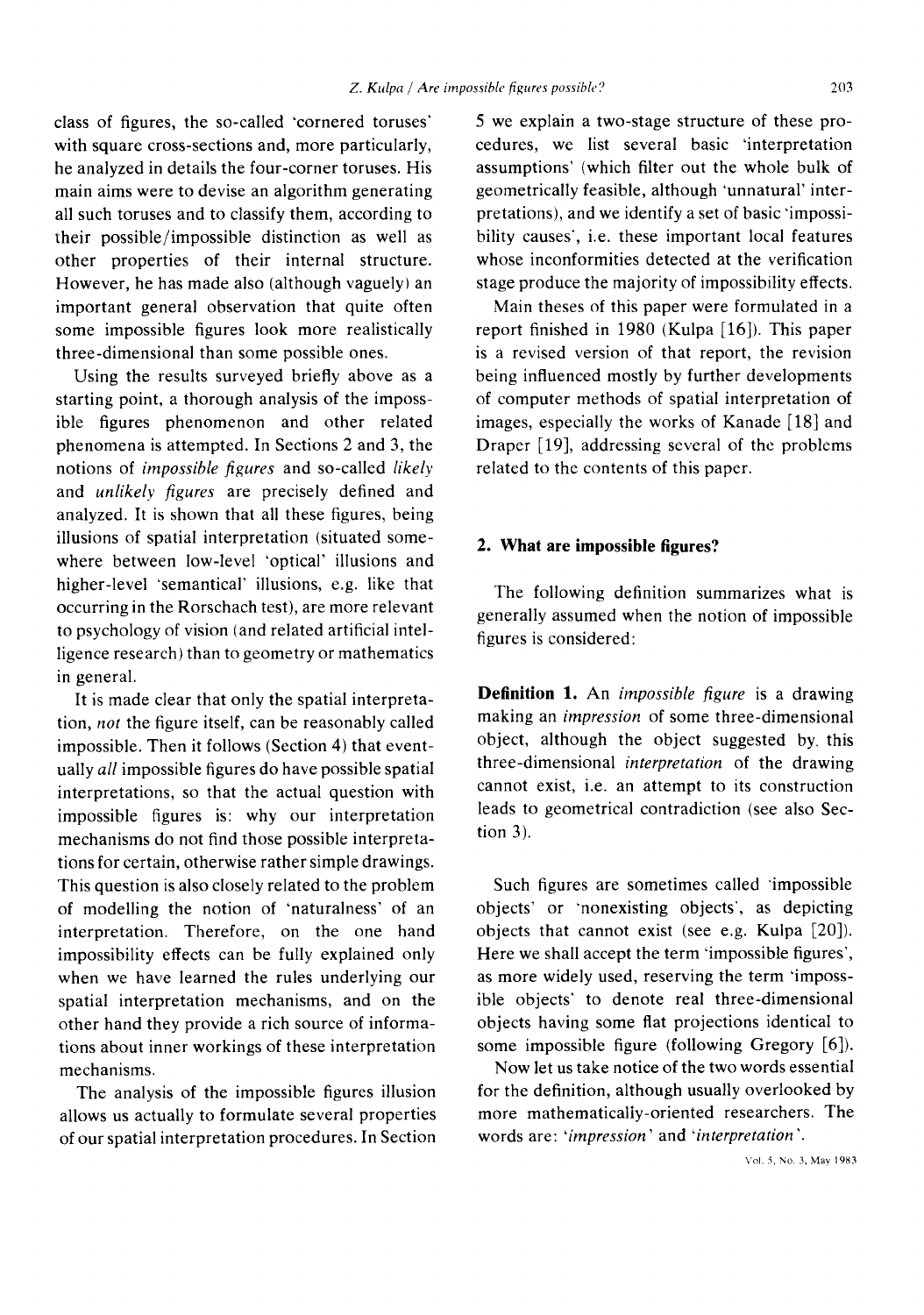Firstly a figure, to be judged impossible or not, should make an impression of some threedimensional object. Therefore, any drawing not representing some such object cannot be judged in this terms at all  $(Fig. 1(a), (b))$ . There must occur some structure in the drawing allowing its interpretation as a projection of some threedimensional object. It makes no sense to speak about impossibility of figures like these shown in Fig. 1(a) or  $1(b)$ ; they do not display any consistent set of cues allowing to interpret them as projections of some complete objects in three-space.



Fig. 1. The same set of sixteen line segments (a) arranged differently to represent non-objects (a, b), and impossible (c) and possible (d) figures.

Secondly, what is even more important here, the word 'impression' is a psychological, not mathematical term. It implies a necessity of human judgement to decide whether a given drawing can be classified as impossible. These subjective decisions are often imprecise and variable with changes in a situation, e.g. a context or the subject attitude to the task (see also discussions of Figs. 4(b) and 5(c) later on). Therefore, the notions of impossibility or three-dimensionality of a flat figure cannot be precisely and mathematically Signal Processing

defined- in the last resort always a psychological experiment will be decisive.

Moreover, the strength of impossibility impression can vary for structurally identical figures, but, e.g., of different sizes or proportions. Usually this variation of 'degree of impossibility' goes in accordance with variation of 'degree of three-dimensionality'. It was noted by Cowan [8, 9]; Fig. 2 shows quite another example. In the 'thick' square frame (Fig. 2(a)), the contradictory depth organization cues are too near and they interfere so strongly with each other in the process of three-dimensional reconstruction of the drawing that this process becomes almost destroyed. As a result, the three-dimensionality impression is weak and so is the impossibility impression. The



Fig. 2. Dependence of impressions of three-dimensionality and impossiblity on relative size of local cues to their distance.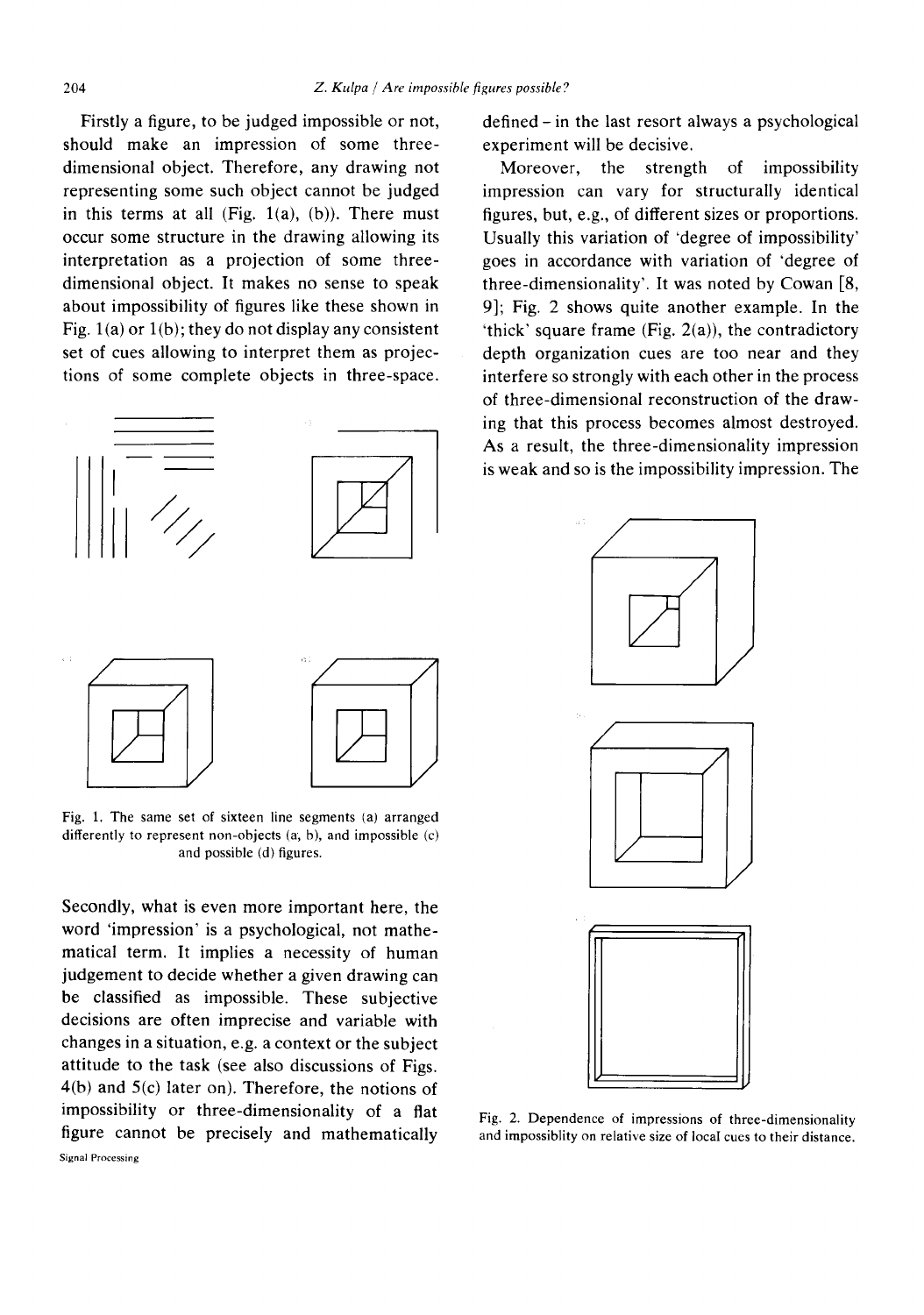picture is likely to look either as a result of some error in drafting or as a set of flat geometrical figures, that is as a non-object similar to that in Fig. 1(b). In Fig. 2(b), on the contrary, the separation of contradicting elements seems nearly optimal: we see it strongly as some clearly threedimensional structure, but an apparent contradictory arrangement of its elements produces on us a similarly strong impression of a visual paradox. Yet when the corners of the frame become still smaller (Fig.  $2(c)$ ), the three-dimensional as well as the impossibility impressions become again weaker. The figure looks like a flat frame with some not so important thickness, thus inconsistency of its set of vertices usually passes unnoticed.

It is important to add that the effect cannot be explained by simple change of dimensions (which would bring up explanations involving peripheral vision, necessity of eye-movements to grasp the whole, etc). In fact the dimensions of all three figures (Fig. 2(a), 2(b), 2(c)) are exactly the same.

The above effect and other similar ones call for more thorough investigations, involving appropriate psychological experiments with wider audience, similar, e.g., to that reported by Hochberg and Brooks [21] on connection between drawing complexity and impression of threedimensionality (see also Young and Deregowski [10]). Such experiments can reveal the relative importance of different 'spatial cues' for human interpretation processes, enriching our knowledge about the structure of our interpretation algorithms.

The second important word in the definition is, let us recall, *'interpretation'.* In the process of gathering the impression of three-dimensionality of the figure, we appropriately interpret different local and global depth cues to arrive at some over-all model of a three-dimensional structure of the object depicted. This process of interpretation is mostly unconscious and depends substantially on a huge set of memorized 'most likely' models of various familiar shapes. For, as was strongly pointed out by Gregory [6], every drawing

can have infinitely many different interpretations as a three-dimensional object (i.e. it represents infinitely many spatially different objects). From this infinity, our perception process selects usually only one 'natural' interpretation. It is just this interpretation that is judged next as to its impossibility, not the original drawing itself. *The property 'to be an impossible figure' is not the property of the drawing alone, but the property of its spatial interpretation by some human being.* As was told above, any given drawing has infinitely many three-dimensional interpretations, some of them probably possible, some not. Such the drawing will appear in works of researchers on impossible figures not when any of its interpretations is impossible, but only when the one selected as 'natural' by some (or rather: by most) of *human perceivers* is impossible. It is an observation of fundamental importance to any reasonable analysis of impossible figures in particular, and spatial interpretation models in general. It indicates that phenomenon of impossible figures is unlikely to tell us anything new about geometry, but it can tell us at least something about human processes of picture interpretation. As such, this phenomenon is also important for the field of artificial intelligence, particularly, although not exclusively, for the robot vision research. It allows us not only to observe the fantastic although not yet understandable skill with which humans see three-dimensional arrangements of objects in a flat picture, but more importantly-to observe errors of this interpretation mechanism we want to model in our robots. It is often easier to learn the functional structure of an unknown mechanism from its errors than from its undisturbed functioning. It is even more promising than use of nonsense sentences in linguistics (the comparison devised by Huffman [2]), because impossible figures, having also possible interpretations, thus being not completely nonsense (see Section 5), still baffle our perceptual mechanisms, which do not notice these possible interpretations, even when we know them intellectually (note discussion of impossible triangle realization in Gregory [6]: *we can under-*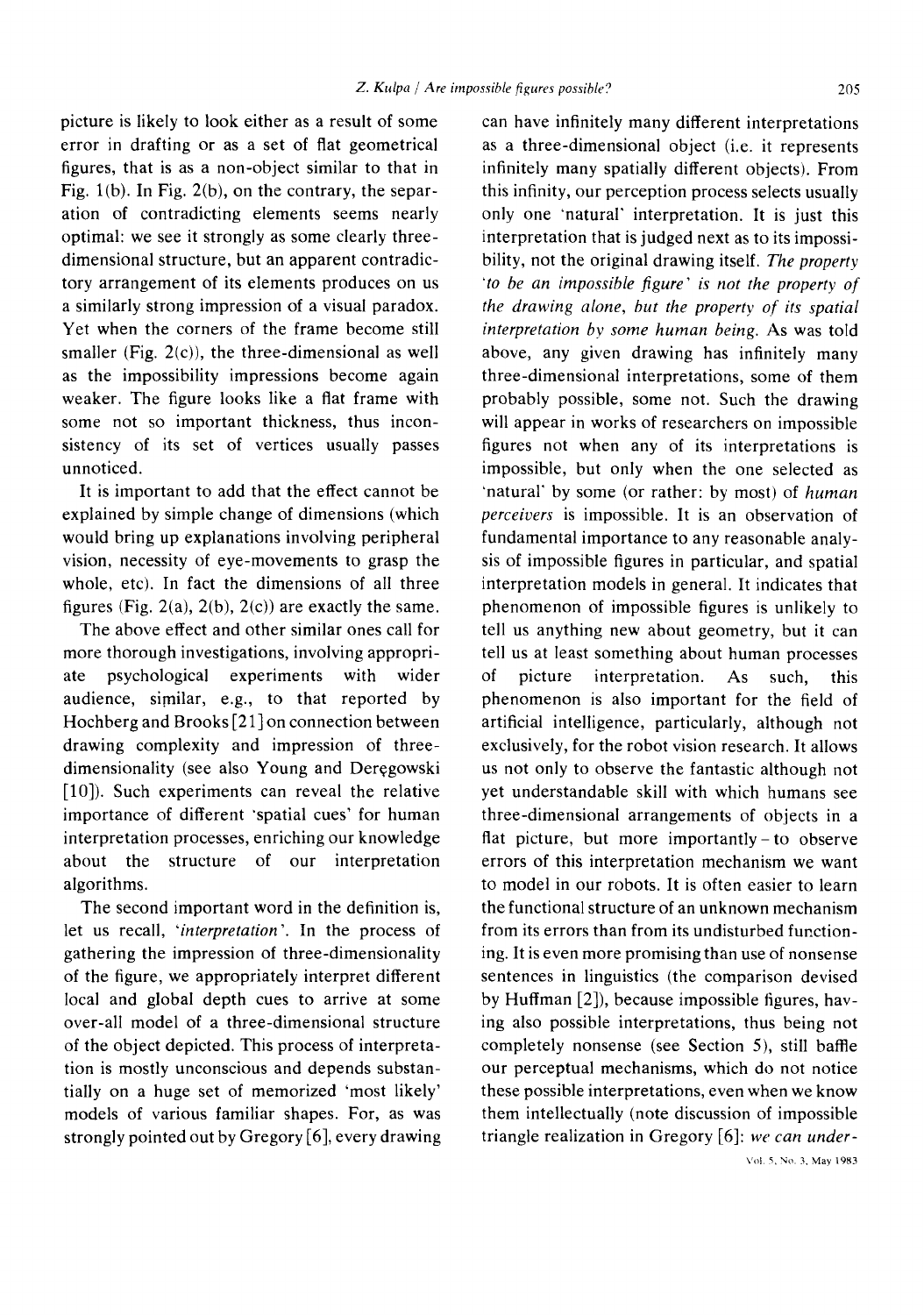*stand* the possible structure of the figure, being still *unable to see* it, cf. also Section 3).

To illustrate the above, let us analyze the longknown Thiéry's figure  $[7]$ . Fig. 3 shows three of its different interpretations. It is most often considered as an ambiguous figure, i.e. such that it has two equally probably chosen interpretations, in this case they are: 'a *cube seen from below-left with two flat appendages hanging down',* and 'a *cube seen from top-right with two flat appendages standing up'.* This interpretation is also called 'convex/concave ambiguity' (see e.g. Attneave [30], Ernst [26]) and as such it is closely related to Necker's cube, Schröder stairs and Mach illusion [6, 30]. It is the most strongly coming up interpretation of this figure. The next in sequence is the impossible interpretation: *'two cubes seen from different directions and improperly joined'.*  This interpretation is often appearing as a 'first sight' impression, usually suppressed quickly in favour of the ambiguous one. But this figure has also the simple possible interpretation: 'a *plate* 



Fig. 3. Three types of interpretation of Thiéry's figure. Signal Processing

*slantly cut in lower and upper parts',* in this interpretation the central parallelogram is parallel to the surface on which the object lies supported by its backward hexagonal flat face. Fig. 3 shows also two side views of the object to facilitate the comprehension of its shape. In spite of its simplicity (compare it with the construction of the impossible triangle in Gregory [6]), practically no one of the spectators even considers such an interpretation of Thi6ry's figure.

Huffman [2] tried to account for the variety of different types of interpretations of a given figure by introducing different geometrical classes of objects. He noticed that the impossibility of a figure depends on the assumed class of objects an interpretation of the figure is allowed to belong to. The given figure may be impossible in some such class but possible in another. Nevertheless, this formally (geometrically) defined classification of different interpretations does not resemble well the natural (to human perceivers) partition of the set of all interpretations of a figure into different types. For example, although the different types of interpretations of Thiéry's figure do belong to different Huffman classes, the set-theoretical and complexity hierarchy of these classes does not resemble the 'likeliness' of respective interpretations. The 'second likely' (impossible) interpretation belongs to the simplest Huffman class of *'trihedral solids'* (i.e. solids bounded by plane surfaces such that in every vertex only three different faces meet). The hardly visible possible interpretation belongs to the next (in complexity hierarchy) class of *'solids bounded by plane surfaces, not necessarily trihedral',* and the most probable ambiguous interpretation calls for a still wider class of *'plane-faced solids mixed with plane surfaces '.* 

Moreover, examples exist that are in full conflict with this classification. Fig.  $4(a)$  shows a figure whose two interpretations of different types belong to the same class of *trihedral solids,* and Fig. 4(b) shows an almost trivial example of a figure with two (at least) equally possible interpretations belonging to two different classes: *trihedral*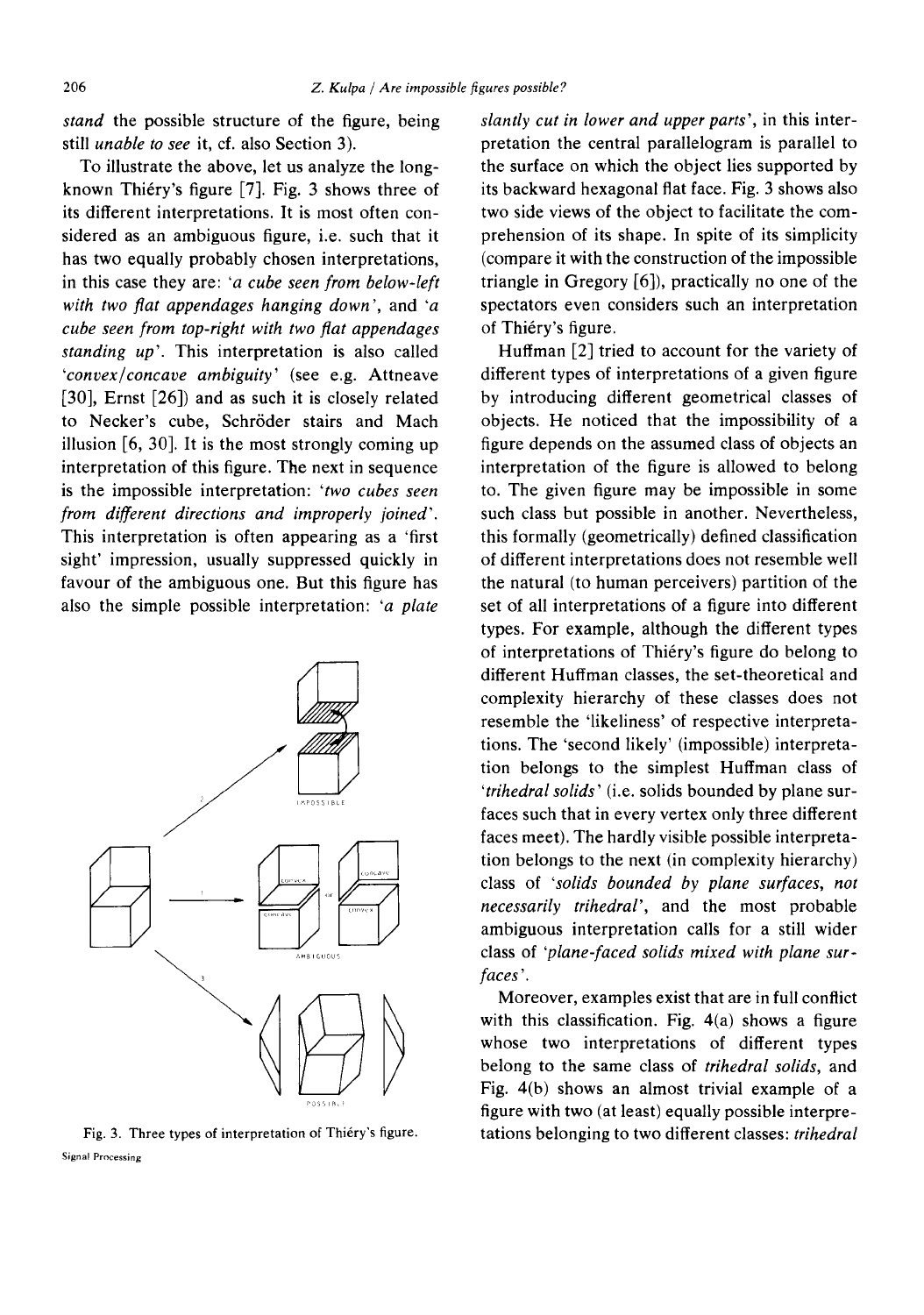

Fig. 4. Different types of interpretation can belong to the same geometrical class (a) or interpretation of the same type can belong to different classes (b).

*solids* and *non-trihedral plane-faced solids.*  Egyptians and egyptologists would surely choose the second interpretation, whereas students of classical geometry - rather the first one.

Huffman [2] has made also some other assumptions about the nature of the objects depicted in drawings, e.g., a concept of the 'general position' of the object with relation to the observer. These assumptions were all aimed at restricting considerably the class of allowed interpretations, in order to make possible finding of simple impossibility criteria. Further discussion of these matters will be continued in Section 5.

### **3. 'Likely' and 'unlikely' figures**

On closer examination, we can find also other kinds of figures, closely related to the impossible ones, although not fitting exactly into the definition from the previous section.

This was noted already by Huffman [2]. One kind of such figures he called *'unlikely'-* we will discuss them later. The second kind was not named by him, so we will call them here *'likely'* figures (in contrast to *unlikely* ones):

**Definition** 2. A *likely figure* is the figure whose interpretation, selected by an observer, is in fact impossible, but it is not noticed by the observer to be impossible.

Fig. 5 shows some examples of such figures. The first one (the 'impossible pyramid') was referred to several times by others, e.g.  $[2, 20, 31]$ . Fig  $6(a)$ explains the usual interpretation of it, as a quite proper truncated pyramid with the triangular base. Yet such a pyramid is impossible – to be a projection of a real object, the edges  $A$ ,  $B$  and  $C$ , being the lines of mutual intersection of the three plane faces of the pyramid, should intersect at a single point (when extended). As is evident from Fig.  $6(a)$ , they do not, thus such a pyramid is impossible. The discrepancy between points of pairwise intersection  $(S_{AB}, S_{BC}, S_{AC})$  is fairly large, with the same order of magnitude as other clearly visible details of the pyramid, thus the 'likeliness' of the pyramid cannot be explained as being due to unnoticeability of minute deformations. It should be evident! But it is not, at least without actually drawing the lines extending the edges.

Similar reasons judge the figure in Fig. 5(b) as impossible: the front and upper planar surfaces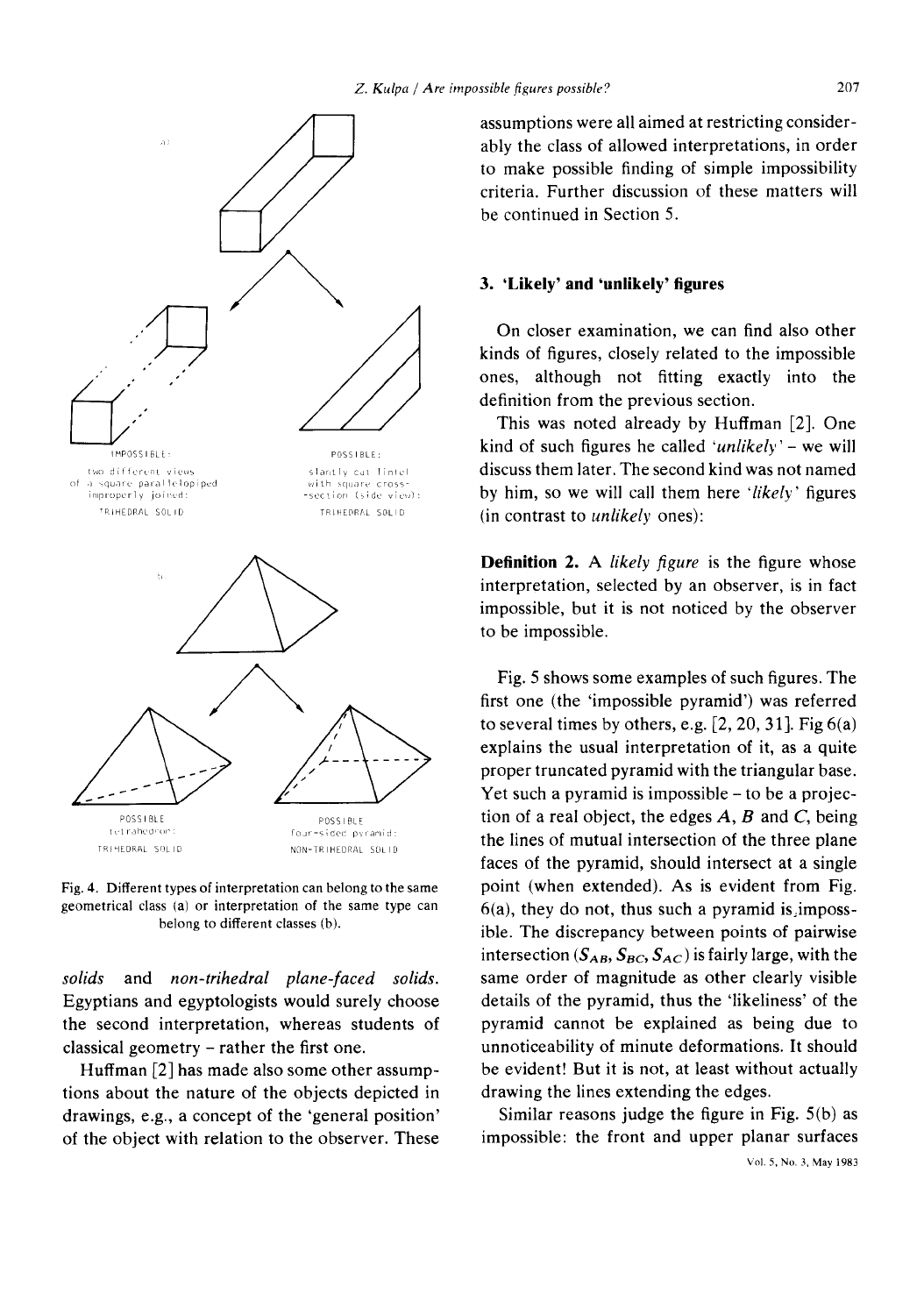

Fig. 5. Some examples of *likely figures:* impossible truncated pyramid (a), Huffman's corner (b) and large Penroses' staircase (c).

should intersect along a single straight line, yet they intersect in the figure along the two segments that do not lie on a single straight line. Again this impossibility is hardly noticeable, in spite of the fact that the segments involved are almost perpendicular.

The well-known Penroses' staircase (Fig. 5(c)), see  $[1, 2, 20, 26]$ , is usually classified as an ordinary impossible figure. Yet many uninitiated people do not notice its impossibility, at least without longer consideration [20]. It happens especially with larger versions of the staircase (like that in Fig. 5(c)), with many steps possibly equally distributed among four sides of the staircase. Such large staircases are often considered as being quite normal therefore they can be classified as intermediate between *impossible* and *likely* figures. To facilitate testing this phenomenon by the reader, we give Signal Processing

here a recipe for designing staircases with any required shape. Denoting the number of stairs on the four sides of the staircase by  $n_1$ ,  $n_2$ ,  $n_3$ ,  $n_4$  > 1 (Fig.  $7(a)$ ), the shape of the parallelogram stair by appropriate lengths of segments of the sides of the circumscribed rectangle a, b,  $a'$ ,  $b' > 0$  (Fig. 7(b)), the height of the step by  $d > 0$  (Fig. 7(c)), and after conducting some geometrical reasoning, we conclude with:

$$
\alpha = \frac{n_4 - n_2}{n_3 - n_1},
$$
  
\n
$$
\alpha' = \frac{n_1 + n_2 + n_3 + n_4 - 4}{n_3 - n_1} \delta - \alpha,
$$

where  $\alpha = a/b$ ,  $\alpha' = a'/b'$  and  $\delta = d/b'$ . The formulas allow us to calculate allowable combinations of numbers of stairs from required shape and height of the steps, or vice versa, thus providing means for construction of infinitely many different impossible staircases. Any particular staircase constructed in this way will have all stairs of equal shape and size. As can be derived from the formulas, minimal values of the number of stairs are 2, 2, 3 and 3, respectively. For these numbers we have  $\alpha = 1$  and  $\alpha' = 6\delta - 1$ . When we assume  $\delta = \frac{1}{3}$ , we will get  $\alpha' = 1$  also. Fig. 7(d) shows this version of the minimal staircase.

Properly speaking, the *likely figures* fall under the definition of impossible figures as formulated in the previous section. Nevertheless, they should be considered as a separate, even more puzzling class of the impossible figures variety. Indeed, the mind makes double error on them: not only it chooses an impossible interpretation but, in addition, erroneously judges this interpretation as correct. This second error blocks in most cases any chance for eventual recovery from the first one in order to find some truly possible interpretation. To separate likely figures from strictly impossible ones, the *Definition 1* in Section 2 should be appropriately supplemented, e.g. with the sentence:

"..., and the impossibility of this interpretation is immediately seen by the observer".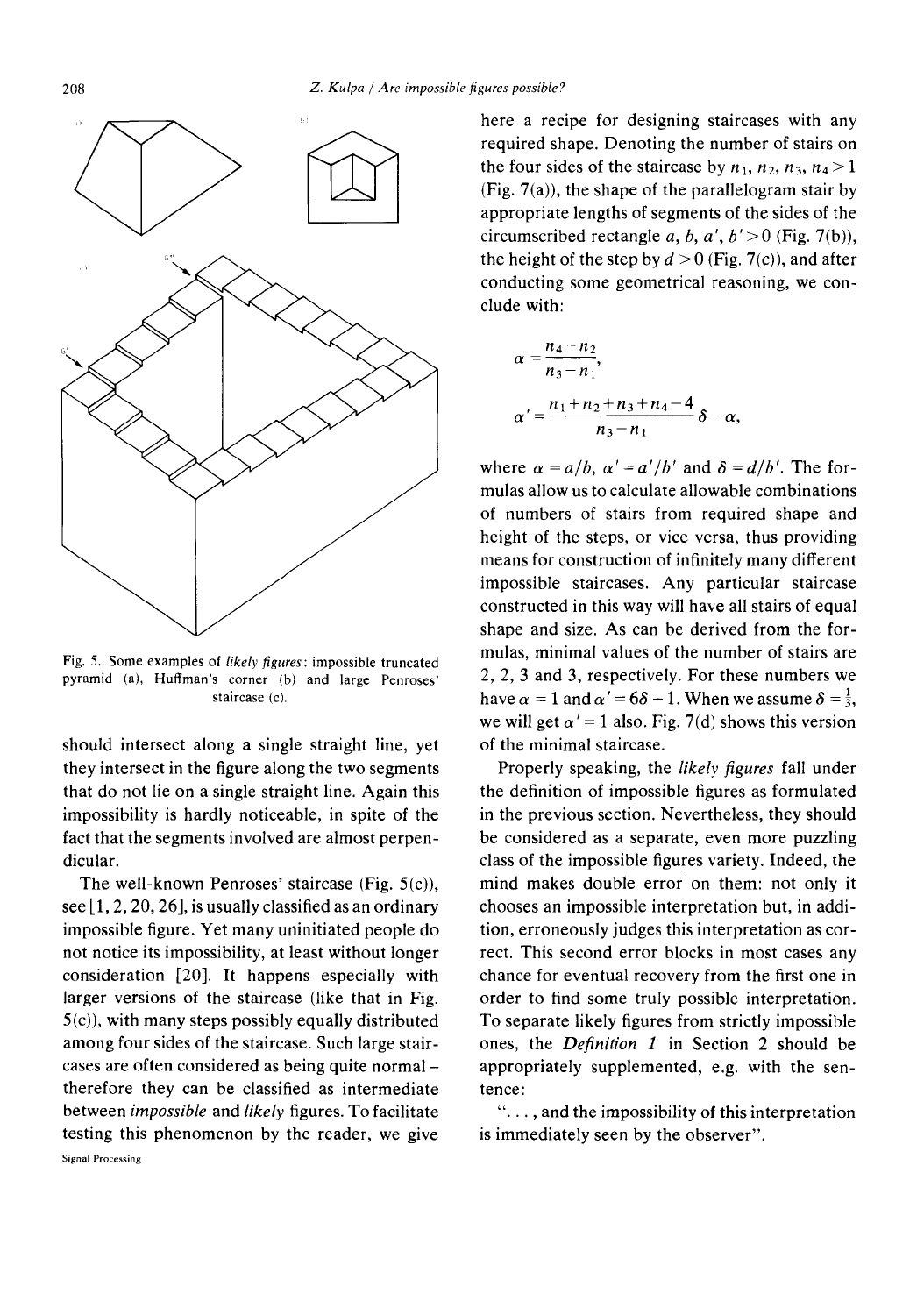

Fig. 6. Usually assumed interpretation of impossible pyramid and proof of its impossibility (a), and construction of two families of possible interpretations of the same pyramid (b, c).

The possible interpretations of the impossible pyramid are in fact numerous and quite simple. Figs. 6(b) and 6(c) show two families of them. In both cases it is required to split up the invisible back side of the pyramid into two sides. The point D can take any position on the line *A"C* and *AC"*  (except that in the first case it should not appear on the left of the line *AA',* because then the view of the pyramid would change). In extreme cases, D can fall at the point  $C$  in Fig.  $6(b)$  and at the points A or  $C''$  in Fig. 6(c). Then the base of the pyramid remains triangular, and if  $D = C$  or  $D =$ A, the back side consists of two triangles also. In the second case (Fig. 6(c)), when  $D = C''$ , the figure becomes the triangular truncated pyramid *ABC"A'B'C'* with the flat appendage *CC'C"*  attached to the *BB'C'C"* face. Just this appendage is now responsible for deviating the edge *CC'* from its way to the intersection point  $S_{AB}$ . The smaller the appendage, the more 'possible' is the pyramid, until in the limit  $C = C''$ , the appendage vanishes and the pyramid becomes at last well-behaved.

The Penroses' staircase has also a possible interpretation- it suffices to get over an illusion that the staircase is closed and allow it to have a gap at the point  $G'$  or  $G''$  (Fig. 5(c)). It was noted by the Penroses themselves-they even made an appropriate plaster model and photographed it  $[1, 26]$ , constructing probably the first 'impossible object', at least before Gregory [6].

Another sort of figures, closely related to the likely figures, can be called *'damaged figures'.* Fig. 8 shows two examples of them. They can be classified as *likely,* because geometrically they are impossible. The first one is impossible by the same argument as Fig. 5(b), the second as being some variety of the well-known 'three-stick clevis' figure type  $[22, 23, 2, 6, 20]$  (cf. Fig.  $14(h)$ ) – but they are rarely judged as impossible. Observers usually add mentally a missing edge to them, possibly with a comment that the drawing (not the object!) is 'unfinished' or 'damaged' (hence the name). It reflects everyday-life situations where very often (e.g. because of lighting conditions) edges of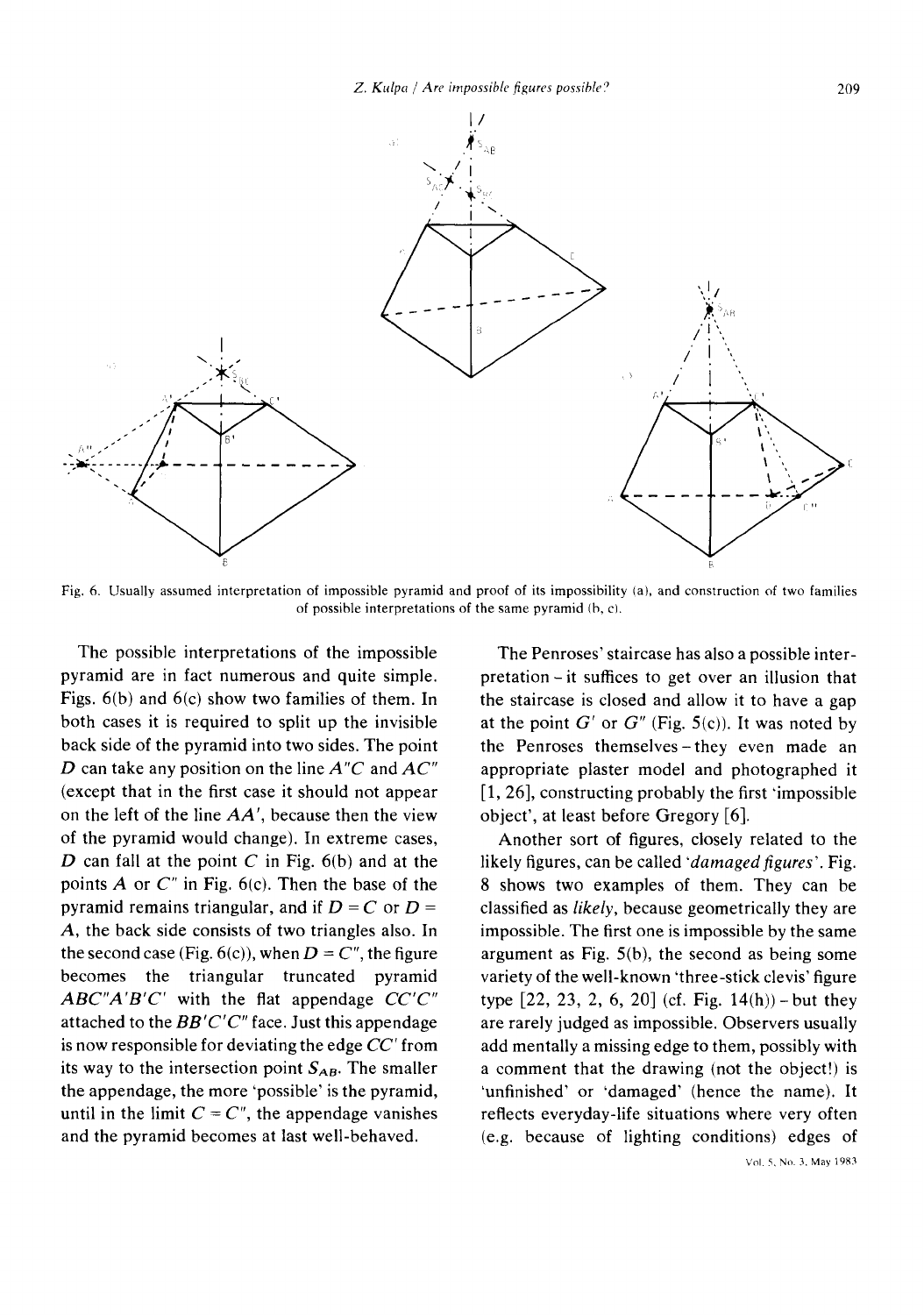

Fig. 7. Parameters of impossible staircases  $((a), (b), (c)$  – see text), and the minimal staircase  $(d)$ .

objects are missing and should be assumed to exist on the basis of knowledge rather than visual evidence (cf. Clowes [5]). The effect has caused many a headache to computer-vision researchers, its abundance being often unexpected to them; our brain corrects images unconsciously, so we rarely realize how often and how sometimes extensive these corrections are needed and actually occur. Eventually computer programs were also endowed with (as yet rudimentary) abilities to complete missing informations, usually by fitting of object models to processed image data (see e.g. Roberts [11] and Clowes [5]).

Still another cause of likeliness can be probably extracted from the example in Fig. 9. Everyone sees there simply a normal and perfect cube. Yet Signal Processing

practically it is never possible to see any threedimensional cube in this manner. Seeing it similarly would require to look from an infinite distance, with the centre of vision (projection) displaced far away to the right and up from the cube. Nevertheless, looking at this drawing we see nothing wrong, in spite of the fact that really we interpret it wrongly as a perfect cube seen from near distance and in the centre of the visual field. In doing this, we stick to some generally approved convention, widely used in technical drawing (a so-called axonometric perspective or parallel projection) as well as in some varieties of visual arts (Middle-Ages, esp. Eastern art, children and primitive art: Arnheim [27], Raushenbakh [28]). Also almost all drawings in this paper use this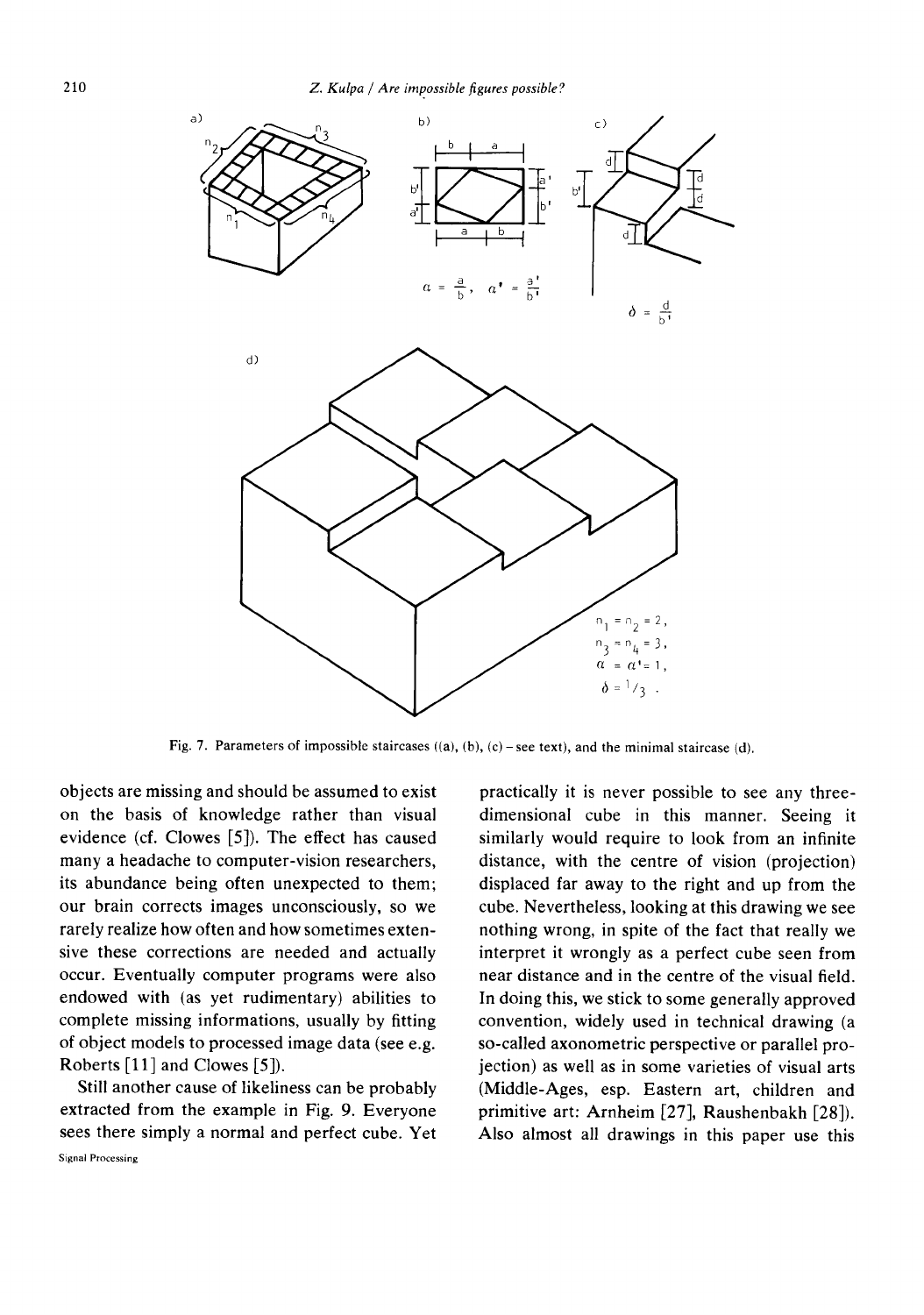

Fig. 8. Missing edges or impossible figures?



Fig. 9. A *conventionally likely* cube.

convention (although their impossibility features are not due to this fact). Universal use of this convention and universal unnoticeability of its inconformity with the reality of central projection (linking three-dimensional world with flat images on our retinas) indicates presence of some fundamental feature of our visual interpretation mechanism. It seems that it is an effect of the so-called size and shape constancy mechanisms of visual perception, see [27, 28]. Deeper analysis of this problem goes beyond the scope of this paper (but see Section 5).

Concerning *'unlikely'* figures, Huffman [2] had not defined them, showing only some examples. Taking some of his examples (Fig. 10(b), (e)), and some other (Fig. 10(a), (c), (d)) we might define unlikely figures (in wide sense) as drawings that seem impossible, although they have easily noticeable possible interpretations. Usually the perceiver sees firstly an impossible interpretation (cf. Fig.  $4(a)$ , but aroused by its impossibility, quickly finds another, possible interpretation. So defined unlikely figures are simply the impossible figures with low *'degree of impossibility'.* The boundary between strictly impossible figures and unlikely figures defined as above is fuzzy, depending heavily on the experience and spatial imagination of the perceiver. In the limit (see the next Section) one might conclude that eventually all impossible figures are only unlikely (as all of them have ultimately some possible interpretations). Therefore, such unlikeliness definition is not very useful as a discriminating tool, and should be replaced by some measure of degree of impossibility.



Fig. 10. *Unlikely figures* (a-e) and *unlikely figures in strict sense* (d, e).

Nevertheless, Figs.  $10(d)$  and  $10(e)$  show examples of figures constituting a class more markedly distinguishable from impossible figures. This class has not yet been considered or investigated, and comparatively few examples have been found. The definition of such figures (we propose to call them *'unlikely figures* in the strict sense') can be formulated as follows: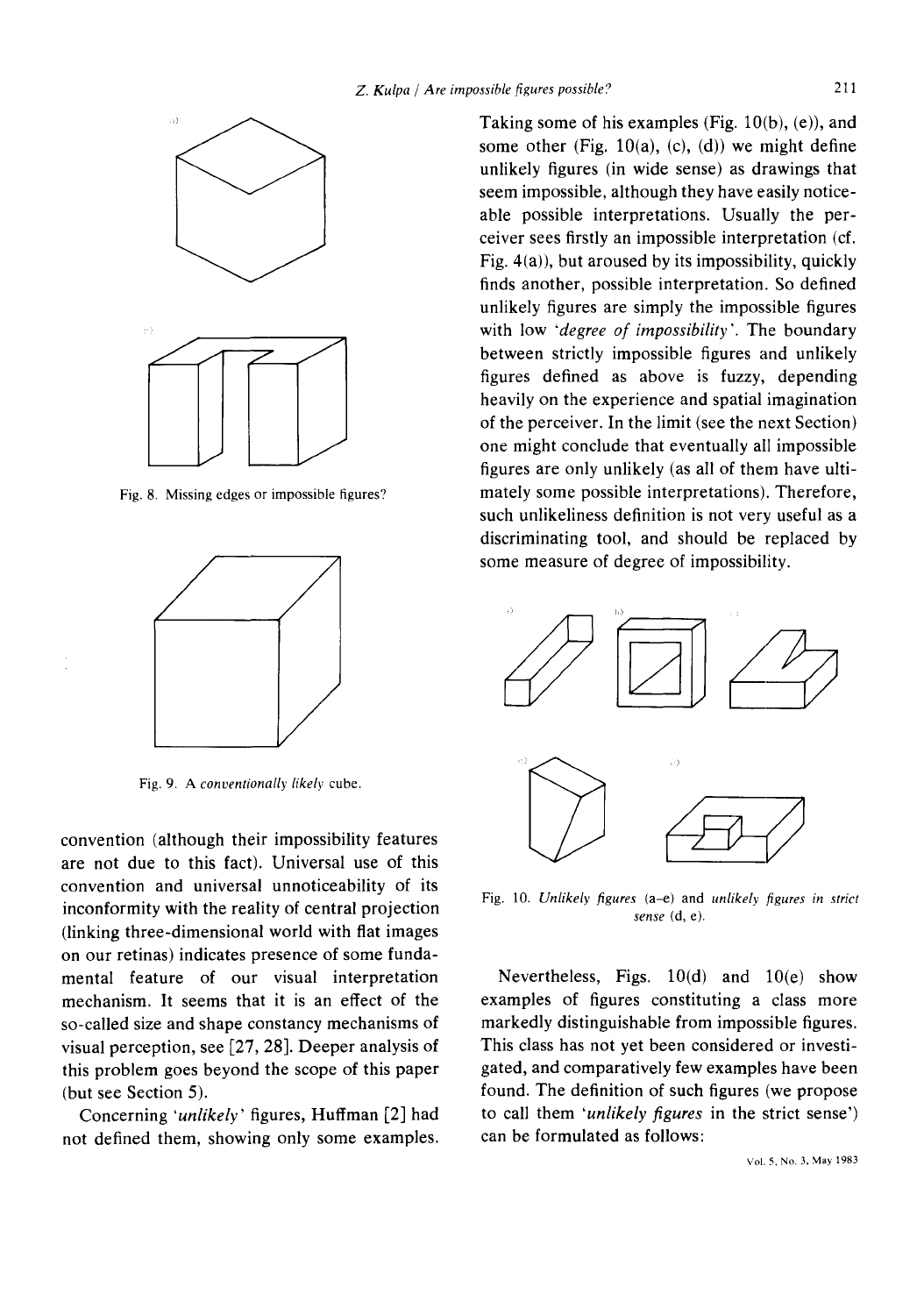**Definition** 3. An *unlikely figure* (in the strict sense) is the figure whose interpretation, selected by an observer, is in fact possible, but is considered by the observer as impossible.

Here the interpretation mechanisms make an error at the phase of verification of the interpretation. The interpretations usually given for Figs.  $10(d)$  and  $10(e)$  by human observers can be formulated as 'a *skewed die'* and 'a *plank with slantly cut cavity at the edge'.* In spite of their possibility, they are usually treated as improbable or even impossible to make without violation of some essential features of these interpretations (e.g., planarity of the faces of the die). Even convincing arguments in favour of their possibility cannot destroy completely a vague feeling of their unlikeliness. The inclusion of the figures from Fig.  $10(d)$ , (e) into the class of unlikely figures in wide sense was justified by the fact that their interpretations, being at first claimed to be impossible, can be after some considerations approved at last as possible.

The above-defined notions can be arranged neatly into the diagram of Fig. 11 - it shows completeness of our classification with respect to impossibility features of the interpretation of the figure. The *damaged figures* are of course included in the *likely* class.

| The picked up<br>i s.<br>interpretation:<br>is judged as | possible                         | impossible                                          |
|----------------------------------------------------------|----------------------------------|-----------------------------------------------------|
| possible                                                 | possible figs.                   | likely tigs.                                        |
| impossible                                               | unlikely figs.<br>(strict sense) | impossible fins.<br>$(s\text{tr}_\mathcal{U}(t y))$ |

Fig. 11. Impossibility classes of figures.

#### **4. Are impossible figures possible?**

If the answer to the above question was 'no' (that is, 'impossible figures are not possible'), it would mean that there are no impossible figures, Signal Processing

i.e. every figure (also that considered impossible) has in fact some possible interpretation(s). Curiously enough, the answer 'yes' can be also interpreted to the same effect: 'impossible figures are possible', that is all impossible figures are possible to construct, thus every impossible figure has in fact some possible interpretation(s). As a result, no matter what the answer is, the conclusion becomes the same<sup>2</sup>. Is this conclusion really true?

As has been shown, for many 'very impossible' figures there were indeed found possible interpretations (i.e. impossible objects were constructed):

**-the** Penroses' staircase (see [1, 26] and Fig. 5(c),

**-the** impossible triangle (Gregory [6] invented an open 'fork' object, Fig. 14(c); Koleichuk [25] invented the whole family of closed, but curvilinear-edged triangles),

**-** the impossible pyramid (Fig. 6),

- the Thi6ry's figure (Fig. 3), etc.,

see also Figs. 4 and 10. Therefore, all these impossible figures should be considered to be at most unlikely figures (in wide sense), i.e. figures looking impossible although having possible interpretations. In the course of becoming more and more acquainted with diverse impossible and unlikely figures one easily finds that for more and more figures considered to be impossible one can devise possible interpretations, although may be a little complicated and uncommonly shaped.

But is it true in general? Let us have a look at Fig. 12. It is a trivial geometrical fact: if we consider any line *AB* on a flat picture of a figure, then any line having ends on the lines *SA* and SB and lying entirely in the plane *SAB* (where S is the centre of the projection) will have the same projection *AB* on the picture plane. Repeating the same procedure for all lines of the figure, we can obtain a three-dimensional interpretation (in a form of some 'wire model') of any figure, including all impossible ones as well. The model can be disconnected or connected, depending on whether

 $2$  Of course, it is a typical Humpty-Dumpty reasoning: the reader can esaily notice the use of the word 'possible' in two slightly different meanings.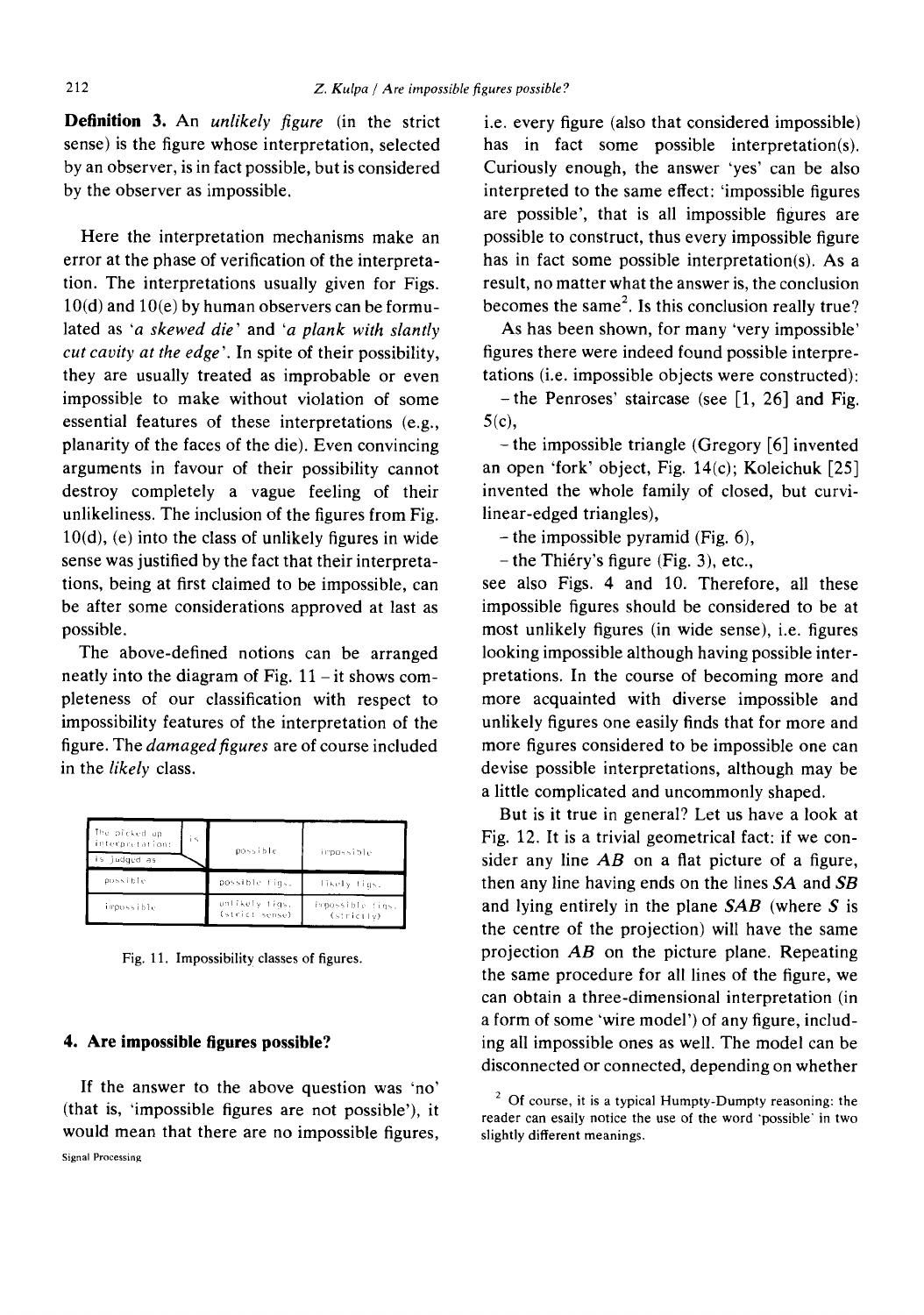

Fig. 12. Any line lying on the plane *SAB* and having ends at the straight lines *SA* and *SB* has the same projection *AB.* 

we have taken care to place the ends of the wires modelling connected segments in the figure at the same point along appropriate *SA* (or *SB)* line. With a little effort, we can spread surfaces between nearby wires and make some wires to become edges of solids. There are infinitely many possibilities!

With this excellent method of construction of impossible objects, the problem of impossibility might seem to vanish. But it is not quite  $so - as$ we have seen in Section 2, the impossibility property is not the property of the drawing, but the property of its interpretation. The above construction method serves as another proof of this observation: it states that in fact the impossibility property even *cannot* be the property of the drawing alone. Nevertheless, the interpretations of impossible figures still remain impossible, and the question why observers select just them, instead of some offered by the method above, still remains unanswered. This indicates once more that the problem belongs to the field of psychology of vision rather than to geometry.

For what purpose can geometry, or any other mathematical formalism be used in analysis of impossible figures? It seems that it can serve here two purposes:

(1) To enumerate systematically figures of certain structures or classes (not necessarily including only impossible figures, see Cowan [8, 9]) for the purpose of putting some order in them, facilitating reference and selection of appropriate examples for experiments (e.g. psychological).

(2) To serve as a formal language of formulating models of interpretation mechanisms and describing interpretation classes of figures (for this purpose it was mostly used by Huffman [2]).

Therefore, formal models serve merely as an auxiliary tool to describe essentially psychological phenomena. One cannot expect that purely mathematical analysis of drawings, however sophisticated but without any reference to a human perceiver, can result in discovering principles of human three-dimensional interpretation, including an explanation of the phenomenon of impossible figures.

The above considerations can be well summarized by the words of the Carroll's White Queen. After some practice, one should not have any troubles with *believing impossible things,* in both senses of the words: believing they exist, i.e. are all in fact realizable, and believing their *impossibility,* i.e. that the problem of their impossible interpretations also exists and deserves interest.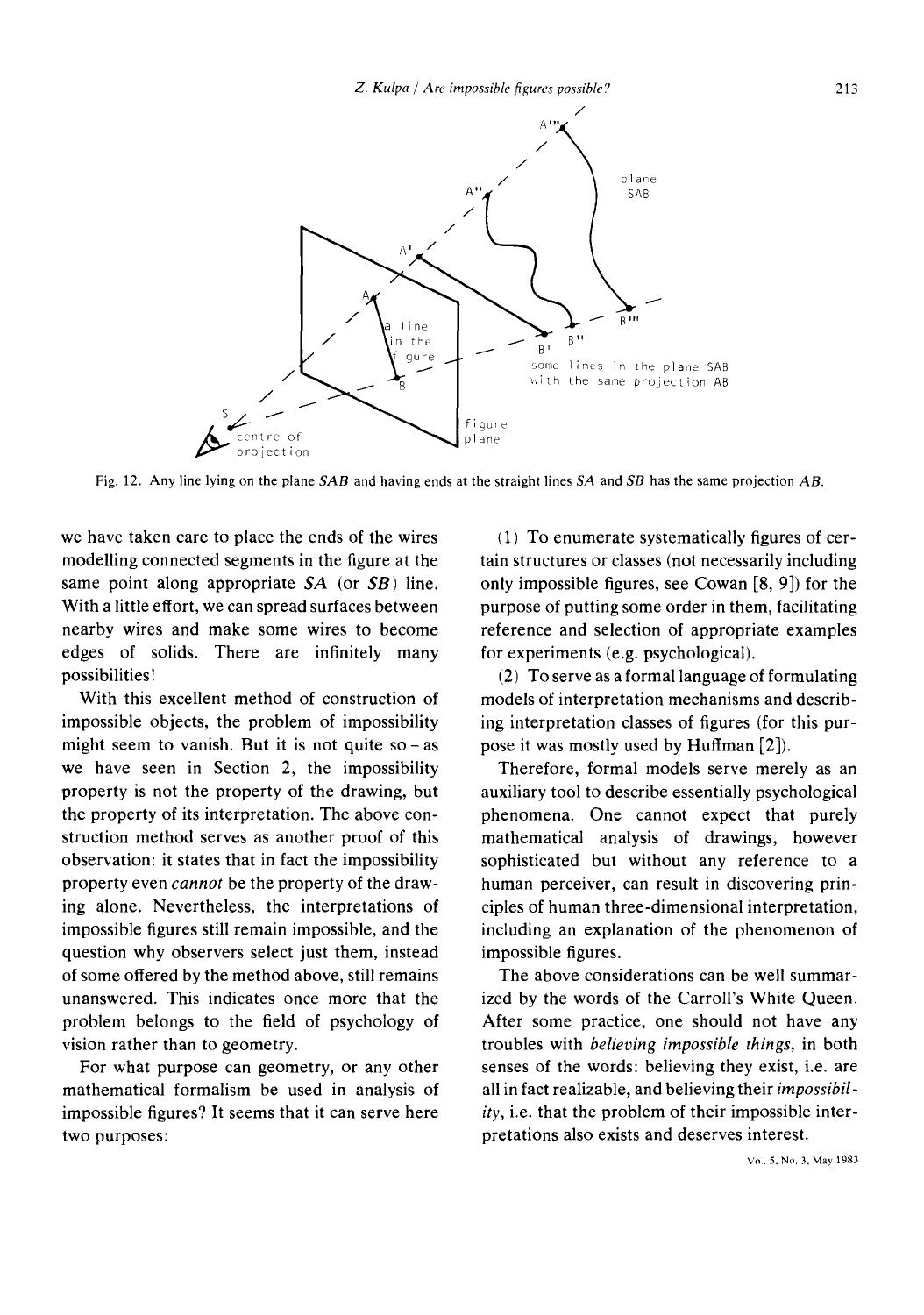#### **5. How do we interpret fiat projections?**

In this section we try to formulate some observations on the structure of human visual interpretation processes, deducible from the discussion of the impossible figures and related phenomena. It does not mean, of course, that the conclusions drawn below are universally valid, or uniquely following from the facts (can there be any really firm facts in the world of illusions?), or new (some of them surely were or can be formulated on the basis of other observations as well). We formulate some hypotheses and conjectures which can be used as points of departure for further research and psychological experiments, or can confirm similar results found in other ways (see e.g. Kanade [18] and Draper [19]).

#### *5.1. Two-stage interpretation*

It seems that the interpretation process can be divided into two main stages (or co-operating subprocesses):

(1) Analytical interpretation based mainly on local depth cues of all various sorts.

(2) Global synthesis, including verification, adjustment and correction of local evidence, and based at least in part on fitting to models (memorized general patterns).

An occurrence of impossible figures and other related types of figures (see Section 3 and Fig. 11) can be systematically explained in terms of errors of these stages, namely:

*- impossible figures:* indicate an error of the first stage (suggesting an impossible instead of possible interpretation), detected (found to be contradictory) by the second stage, but not corrected there;

*- impossible figures with low degree of impossibility* (unlikely figures in wide sense): indicate an error of the first stage (suggesting an impossible interpretation as a first-step hypothesis), but then suitably corrected by finding another (possible) interpretation, equally consistent with the data (usually after repeating the first stage with a different 'tuning');

*-unlikely figures* (in strict sense): indicate an error of the second stage (judging the possible interpretation as impossible), probably due to lack of appropriate and simple enough object model fitting the interpretation;

*-likely figures:* indicate an error of the first stage (producing an essentially impossible interpretation), followed by an error of the second stage (approval of this impossible interpretation as valid); for *damaged figures* (Fig. 8) this approval is caused by previous correction or completion of the input data (according to the hidden assumption that the input data are allowed to be incorrect or incomplete);

*- possible figures* : indicate a proper work of both stages, producing some unique and spatially realizable interpretation, looking 'natural' for the observer.

The work of the first stage is based, seemingly, on more or less local detection of different depth cues and elementary local models (characteristic fragments of spatial objects, like various corners, ends of lintels, etc.) [6, 8, 9, 12, 13, 15, 21, 27]. The role of oblique lines in suggesting depth and inclination of surfaces should be also stressed here (Fig. 13(b)). It is usually not taken into account by robot vision researchers  $[4, 11-15, 17-19]$ although it is considered as a basic device by artists [27, 28].

The work of the second stage includes probably the two basic schemes: fitting into agreement these local hypotheses on more and more global context (e.g. by means of a so-called relaxation labeling process guided by various heuristics, see [29] on the use of this process in computer vision) and matching generalized object models with the data (see [11] for a classic example of computer implementation of this process). During the execution of these processes, initial hypotheses may be made more precise, or may be changed (either 'by force' or after repeating the local analysis with a different 'tuning'), or supposedly lacking data can be added to the input. Sometimes this correcting of reality, although indispensable in real-life situations, leads to an error, indicated by some

Signal Processing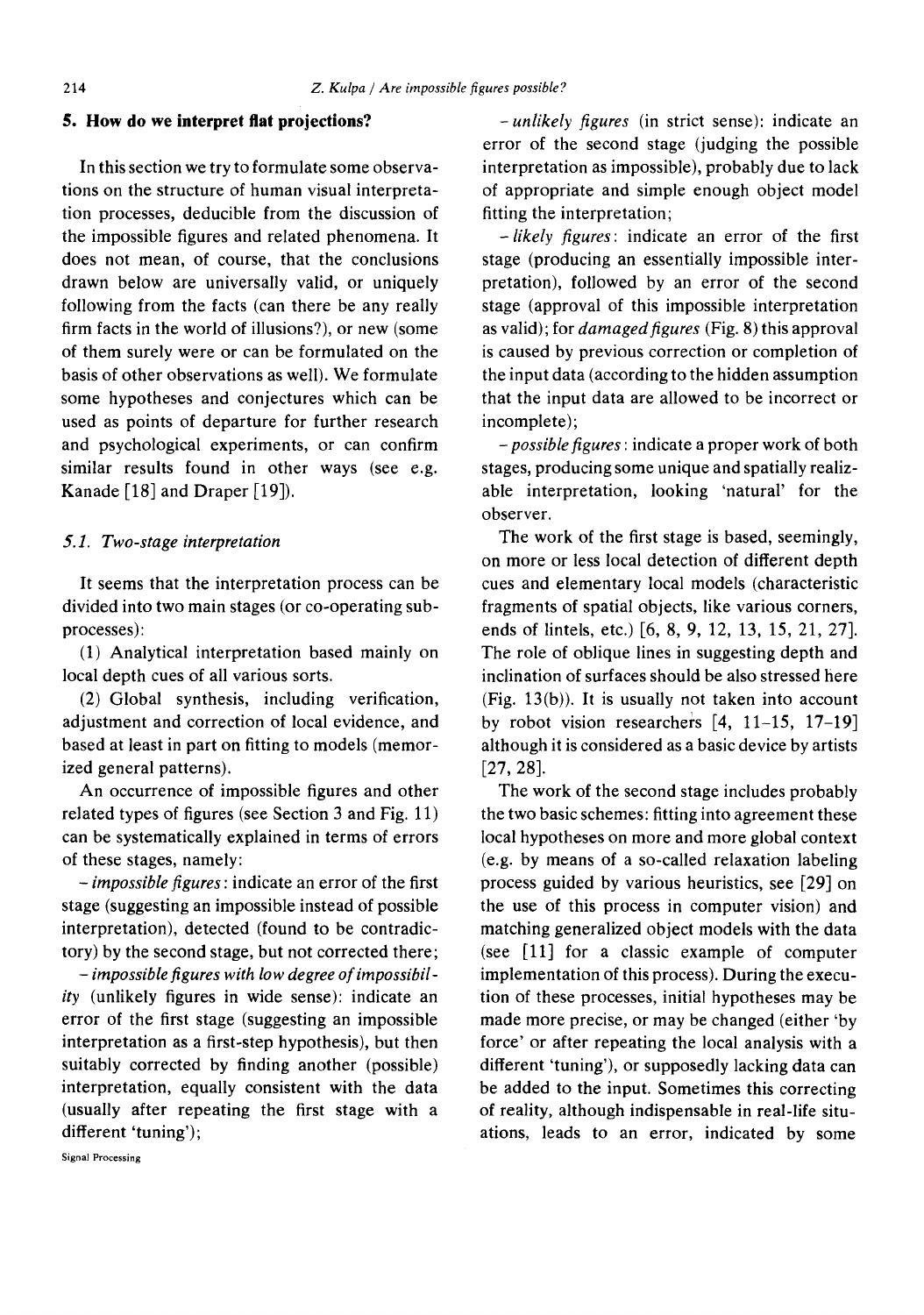examples of likely figures, especially of the *damaged* variety. Another example is provided by the impossible pyramid (Fig.  $5(a)$  and  $6(a)$ ), where non-intersecting lines are mentally 'straightened', the more easily because their eventual intersection is only presumable, being not visually present in the drawing.

The detailed structure of these stages and their mutual interaction is rather complex and its deciphering is still a great challenge to artificial intelligence and psychological research. The analysis of the phenomenon of impossible figures seems to be profitable in significant amount here.

#### *5.2. Interpretation assumptions*

One of the most puzzling aspects of our spatial interpretation mechanisms is their ability to filter out so easily the infinite bulk of allowable interpretations. They bring forth usually only one interpretation with convincing feeling of 'naturalness'. It has been also discussed by Kanade [17, 18], who wondered how to express formally the notion of 'naturalness', necessary to filter out so usually great numbers of geometrically consistent interpretations generated by his geometrical algorithms. The problem cannot be solved only by means of straightforward fitting in stored models with the interpretations (see previous subsection). Any practical competence in the sufficiently rich visual world would require such enormous numbers of different models that their straightforward storage and exhaustive searching (like that used by Roberts [11]) soon becomes intractable.

It seems that the process of search through the net of possible interpretations is guided by some rather general *'interpretation assumptions ',*  variously formulated by psychologists for long ago  $[6, 21, 27]$ . For our purposes they can be formulated as follows:

(1) *Simplicity* assumption: the interpretation should be as simple as possible, preferably not more complex than the drawing.

(2) *Minimal change* assumption: geometrical features and relations present in the drawing (e.g. straightness, parallelism, intersection relations, etc.) are preserved also in the three-dimensional interpretation (provided it does not violate the simplicity assumption too much).

(3) *General position* assumption: the object is depicted in the drawing from a nonsingular point of view, i.e. such that a slight change of the assumed point of view (centre of projection) does not change significantly either the structure (e.g. topological) of the drawing or important features of its elements (e.g. straightness, parallelism, etc).

These assumptions are not fully independent, e.g. existence of a curved line in the object, situated such that it produces a straight projection in the drawing (see Fig. 12) violates all of them.

Discrimination of various geometrical classes of three-dimensional objects the spatial interpretation of the drawing is assumed to belong to (see discussion in Section 2) might be also presented as leading to formulation of some other interpretation assumptions. Although it is partially useful for this purpose, in general this approach, besides offering an excuse for over-simplification of many formal approaches to the problem (most algorithms proposed so far work well, if not only, for the simple objects class of trihedral solids [2-5, 11-15]), seems to offer very little (cf. Fig. 4).

On the contrary, the assumptions listed above constitute truly important features of classes of interpretations our vision mechanisms are trying to fit in with the analyzed drawings. It seems that finding the answers to the question *why* and *when*  these assumptions are made by human observers is crucial for achieving any success in full explanation of the impossibility phenomena.

Classic examples illustrating the role of the simplicity assumption are recalled here in Fig. 13, see also [21, 27]. Elements and relations simple in the drawing remain equally simple (or even become simpler, e.g. acute and obtuse angles are interpreted as (projections of) right angles, see Fig. 13) in the spatial interpretation. Interpretations more complex than the drawing-with invisible gaps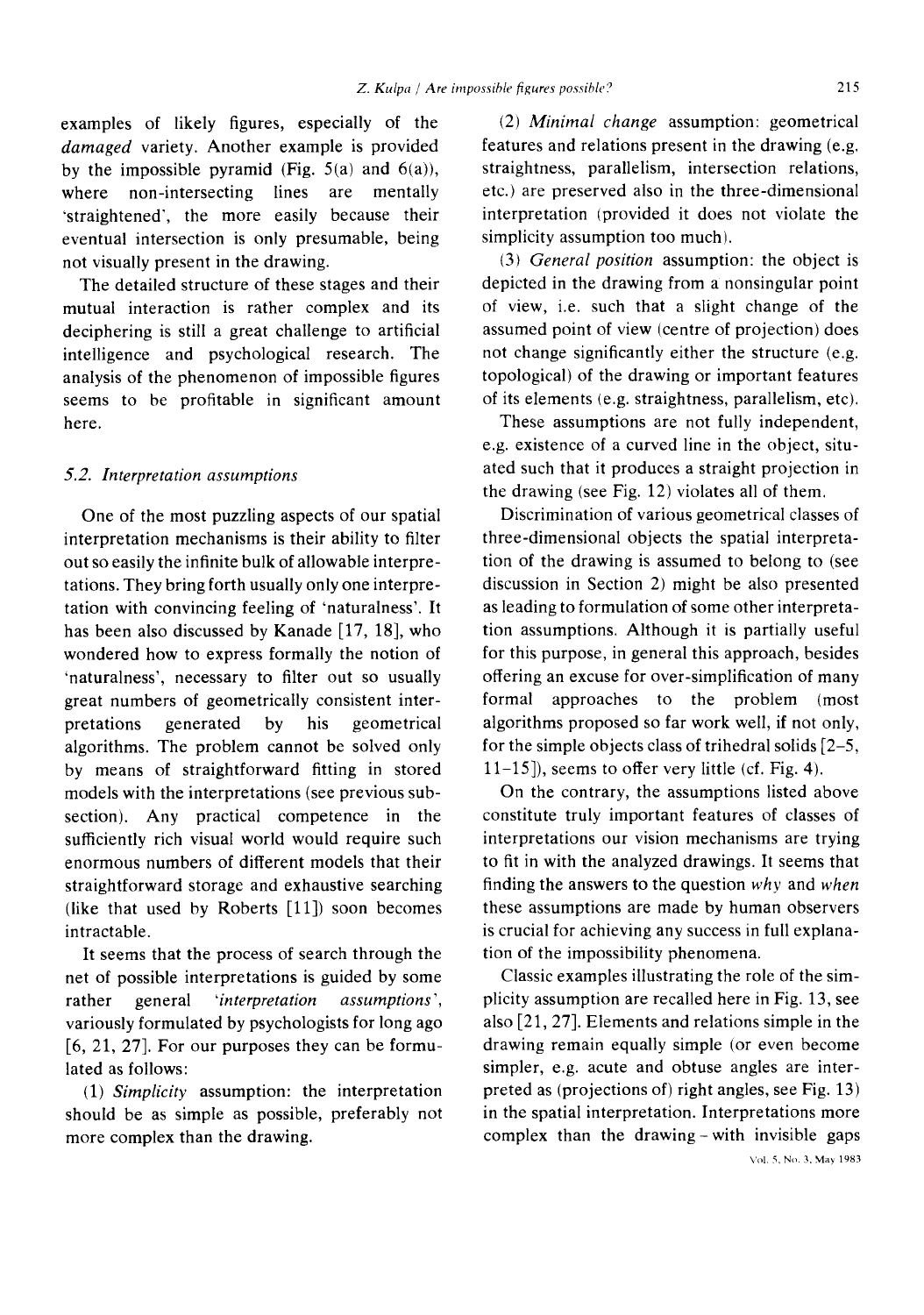

Fig. 13. A role of simplicity in selection of interpretations: figures under (a) are simpler as flat, whereas that under (b) are simpler as spatial (note also the role of oblique lines in the parallelogram).

(Penroses' staircase, Fig. 5; Gregory's realization of the impossible triangle  $[6]$ , with curved lines looking straight in the drawing (curvilinear realization of the impossible triangle by Koleichuk [25]), with additional hidden lines (e.g. impossible pyramid, Fig. 6), etc.- are ruled out as improbable, or are not taken into consideration at all, just at the first stage.

Also unlikely figures in strict sense seem to be explicable as a result of discarding interpretations more complex than the drawing. In them, the possible interpretation, although it has been found, seems to be so complex, and just unlikely and unfamiliar to the observer, that its evaluation as impossible or at least very doubtful looks well justified.

To explain origins of these assumptions, let us observe that any projection of three-dimensional objects on the two-dimensional picture plane inevitably deforms shapes of the original objects  $$ parallel lines become convergent, right angles become acute or obtuse, edges of equal length become unequal, etc. In short-the projection becomes more complex than the original. It is therefore quite reasonable to look for spatial interpretation of a drawing among objects simpler than this drawing.

Moreover, the ability of three-dimensional interpretation of flat pictures (monocular depth perception) is a relatively novel, specifically human ability. In natural circumstances we use far more reliable means of depth perception: binocular parallax and motion parallax. Just this is the place where the 'third (and the second) interpretation assumption is rooted: we do not expect interpretations which would produce greatly different appearance (from that seen in the picture) when viewed from slightly different eye position. Perceiving any real object, we always see it from several slightly different positions- either simultaneously (binocular parallax) or in close time instants (motion parallax- small head movements suffice). Therefore it is practically impossible to see any object only from just this special position, from which its elements are so aligned as to suggest quite another interpretation (of the object and its elements) than that evident from slightly shifted viewing direction. Such uncommon and unstable viewing points were thus not accounted for in interpretation procedures of our brains. The same procedures were then used to perform the task of interpreting flat pictures as well. In consequence, we (or rather these subconscious interpretation procedures) assume that the drawn figure is also seen from the more common, or 'general' position, not from this special one hiding meticulously the real structure of the object. Having in disposal only this one view, we assume that all relevant information is present, and we usually do not try to hypothesize any additional data, not seen in the picture.

On the contrary, we take various regularities present in the drawing, e.g. parallelism, alignment and contact relations between lines, equality of lengths and angles, etc., as not accidental, but indicative of corresponding regularities in the spatial interpretation (the second interpretation assumption, see also Kanade [18]).

Therefore we see the Penroses' staircase closed (Fig.  $5(c)$ ), not taking into account the possibility of occurrence of a gap in it; we do not attempt to imagine the invisible non-intersection of edges in

Signal Processing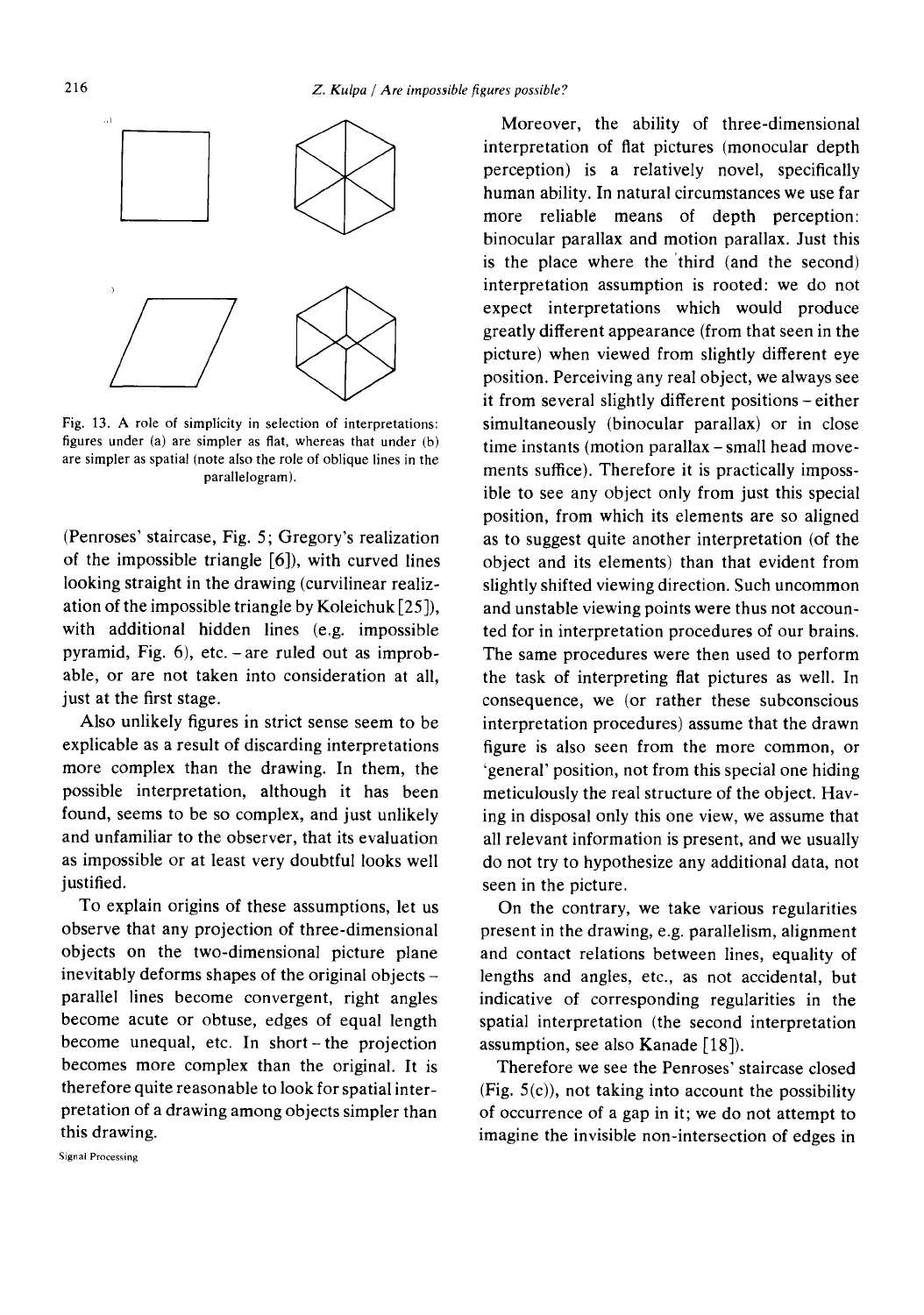the impossible pyramid (Fig.  $6(a)$ ) or the carefully aligned cutting in the vertical stripe of the impossible cube (Fig. 14(d)). However, exceptions can occur to these rules, especially when:

**-** the missing data are simple and are of the type commonly being lost in real-life circumstances *(damaged figures,* Fig. 8), or are nothing but a small difference between the figure and some wellknown typical object (some *damaged figures:* Fig. 8(a); hidden lines: Figs. 4(b), 6(a); *conventionally likely* figures: Fig. 9, etc.);

**-** the detection of impossibility of the interpretation forces us to widen our interpetation range and try less probable (less natural) possibilities *(unlikely figures in wide sense:* Figs. 10(a), (b), (c)).

The regularity-conservation rule and the habit to look for only typical views, discarding special alignment circumstances, seem also responsible for the *unlikely figures* phenomenon (Fig. 10). There just that carefull alignment of certain features and regularities, usually seen (or suggested by the drawing) to be unrelated or incompatible, produces the unlikeliness feeling, resulting in the classification of the corresponding interpretation as impossible.

Nevertheless, the general position assumption, especially taken in isolation, although important, cannot explain all phenomena of impossible figures. E.g., it does not explain fully the impossible pyramid  $(Fig. 6(a))$ . This figure has the same appearance, with the same basic structure, when viewed from considerably wide range of viewing directions. Also many other impossible figures have possible realizations without accidental alignments, even such figures as that in Fig. 14(a).

## *5.3. Impossibility sources and impossibility detection*

Impossible figures allow us to isolate the kinds of local features (partial interpretations) that are tested for conformity in the course of verification of spatial interpretations. Arranging these local features in contradictory manners produces the impossibility. Therefore impossible figures constitute a rich source of information about local interpretations and their mutual relations that play the significant role in organization of human picture interpretation processes. The impossible figures can be said metaphorically to be just their most expressive portraits. The three seemingly basic *'sources of impossibility'* are enumerated in Fig. 14.

The strongest impossibility seems to be produced by violating the *figure/background distinction* (Fig. 14(a)). For impossible figures exhibiting this sort of impossibility it is hard to find any good possible interpretation. Feasible interpretations appear rather degenerated, in the sense that they allow realization in the form of wire models rather than solids suggested by the drawing. A new, so far unnoticed *'self-shadow~projected shadow'*  contradiction shown in Fig. 14(b) can be classified as a variant of the figure/background one (in this example combined also with the *'plane twisting"*  contradiction discussed below, Fig. 14(e)).

Also strong, although markedly weaker contradiction is produced by different *estimation of depth relations* between figure elements (Fig. 14(c), (d)). It seems to be the most popular device in devising impossible figures. In the impossible triangle (Fig.  $14(c)$ , corner configurations (1) and (2) suggest that the beam end  $(1')$  is farther than the beam  $(1-2)$ , while the beam end  $(2')$  is nearer than  $(1-2)$ . In the full triangle both ends are joined, becoming, then of the same depth  $(1' = 2')$  which contradicts those suggestions. The Gregory's construction [6] of the impossible object corresponding to the impossible triangle follows strictly this interpretation- he produced the object with three beams arranged as at the left side of the figure and then photographed it from such a position that the ends (1') and (2') became visually joined (in order to produce exactly the right-side appearance, an additional cutting in the end (2') should be made, see Gregory  $[6]$ ). Fig. 14(d) shows a similar situation: the overall construction suggests that the strip  $(1)$  is nearer than the strip  $(2)$  (left side), whereas the local configuration encircled in the right-side drawing indicates the opposite. It is also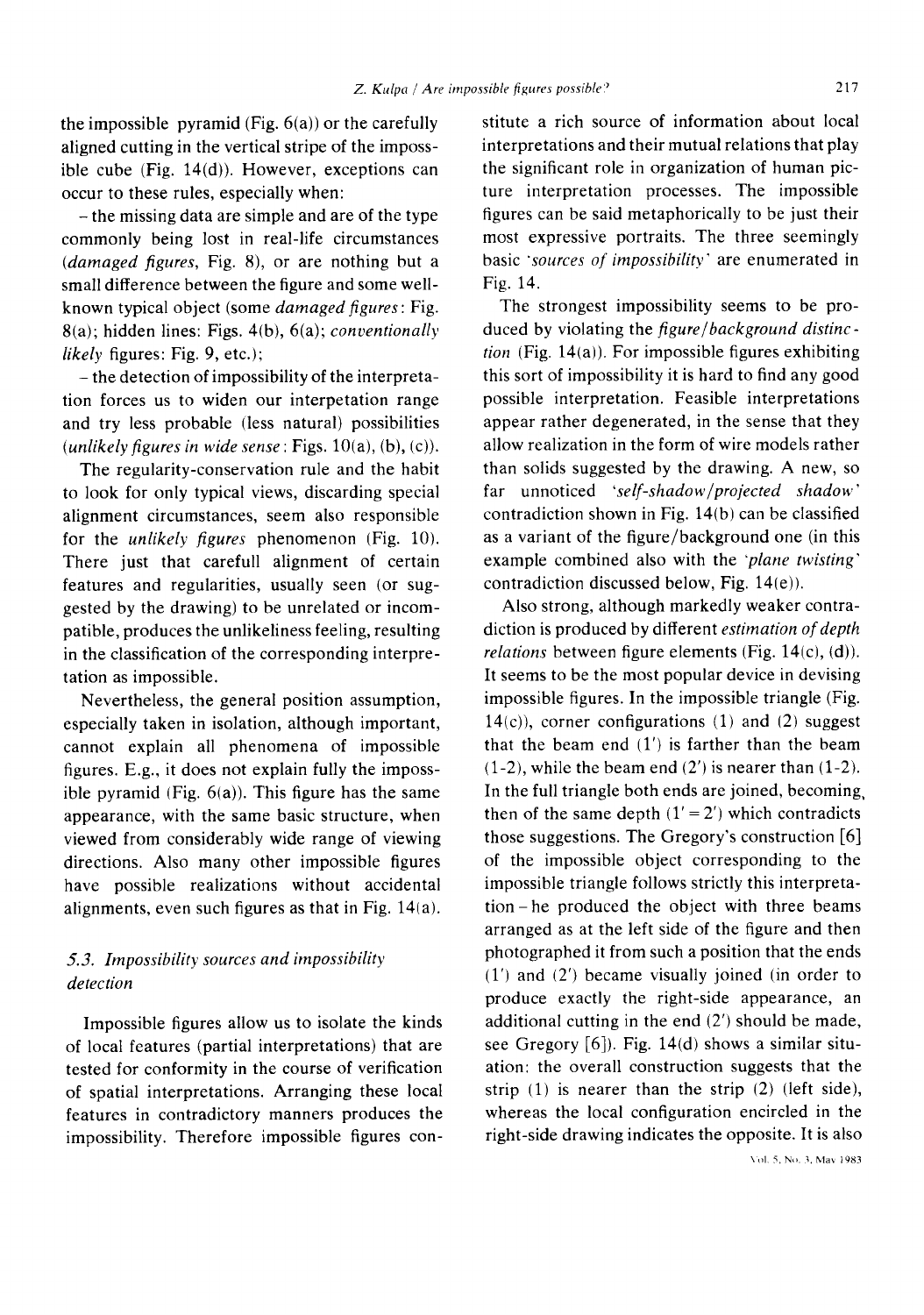

Fig. 14. Main types of contradictions between partial interpretations in impossible figures: figure/background (a); projected shadow (background)/self-shadow (figure) (b); different depth estimation for the same element  $(c, d)$ ; horizontal plane/vertical plane (e); warped plane (f, g); mixed case (g).

Signal Processing

comparatively simple to construct a corresponding impossible object (Hyzer [24]). The motif inspired also the late Dutch artist M.C. Escher [26].

Another impossibility source, weaker and easier to resolve than the previous two, can be called *'plane twisting'* (Fig. 14(e), (f), (g)). In Fig. 14(e), the nearer end of the middle strip is suggested to be horizontal (being an upper surface of a horizontally lying beam), whereas the farther end is suggested to be vertical (being a side surface of another similar beam). It is possible only if it has been twisted, but all the context in the drawing suggests strongly that all strips are strictly planar. Figs.  $14(f)$  and  $14(g)$  show a similar effect: the upper surface is suggested to be planar (by its straight-line edges and the context, remind the second interpretation assumption from Section 5.2), whereas a level difference between near parts of it (thicker edges) indicates that it cannot be a single planar surface. The figures become eventually possible if we allowed this surface to be warped.

In many impossible figures, different impossibility sources occur, mixed in various ways. E.g., in the well-known three-stick clevis or 'blivet' figure  $[22, 23, 6, 10, 20]$ , Fig. 14(h), in three places a figure/background contradiction occurs, similarly in three places a fiat strip twists into a cylindrical surface, and also some interpreters notice contradictory depth estimation for the position of the middle prong (Gregory [6]).

It should be stated here that the geometrical interpretation of the impossibility of Fig. 14(f) (and other similar ones), stating that it is impossible because two planar surfaces cannot intersect along two different lines [2] (marked as the thicker edges in the drawing), although geometrically valid, is not valid visually. Our visual system seemingly does not make geometrical deductions of this sort. It can be additionally supported by the case of the impossible pyramid (Fig.  $5(a)$ ). Here, to detect its impossibility, also some geometrical reasoning is necessary; moreover, it requires drawing some auxiliary lines (Fig. 6(a)). The fact that our visual interpretation system does not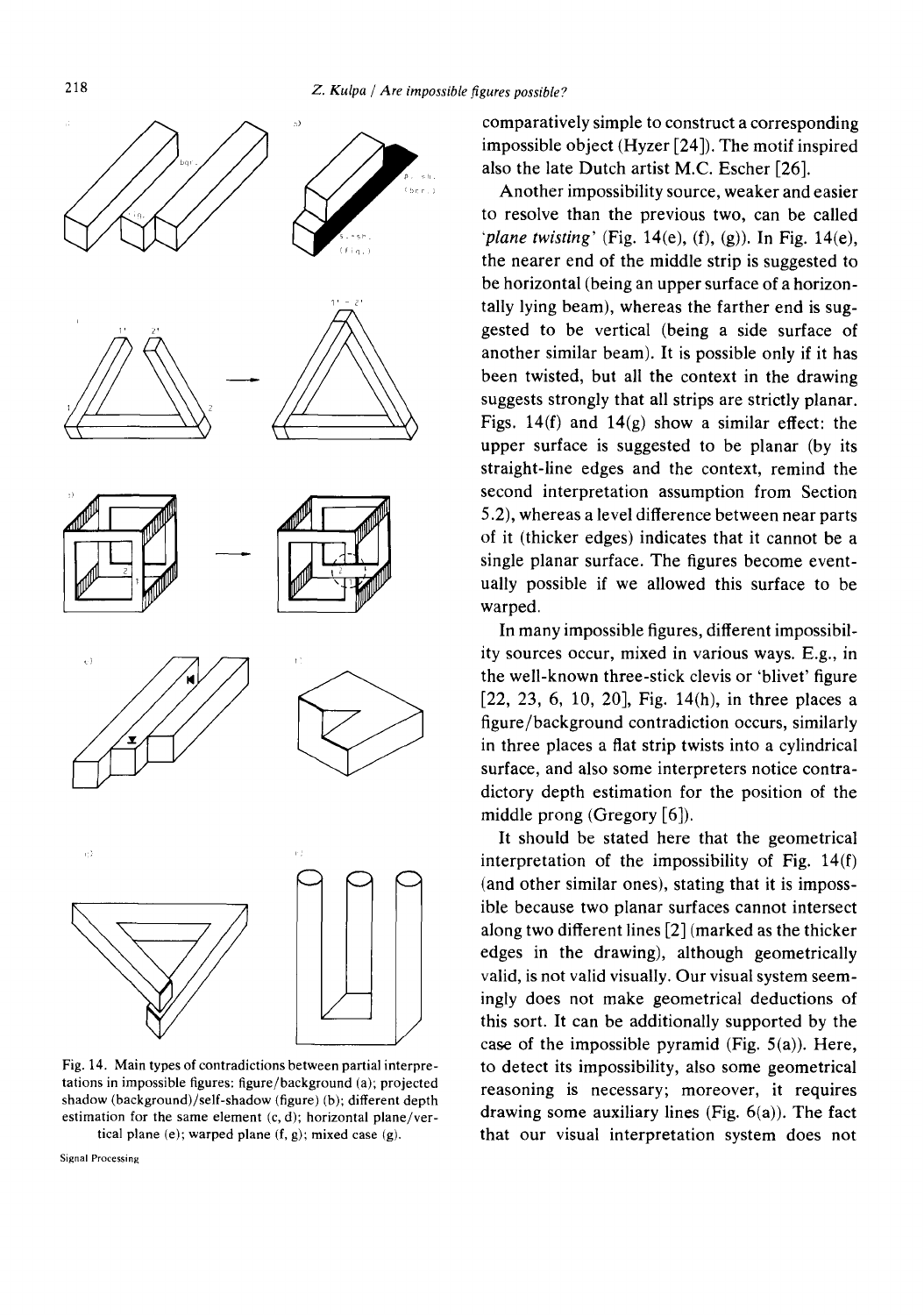make this sort of deductions seems responsbile for our astonishing failure in detection of impossibility of that pyramid. See also the figures depicted in Figs. 5(b) and 8(a), where the same geometrical contradiction as above usually does not produce the feeling of impossibility-it is not *seen* as a contradiction.

Certain impossible figures can be sometimes detected to be impossible on the basis of contradictory edge interpretations. E.g., in Fig. 14(a) the third long edge from the right is at the far end an obscuring edge, whereas at the near end  $-$  a crack edge (Waltz [13]). Similarly, the second long edge from the left in Fig.  $14(e)$  is simultaneously a crack edge and a convex edge. These edge features were favoured by computer-vision researchers and most of scene interpretation algorithms and computer programs have been based on them [2-5, 12-15, 17-19]. However, on the one hand this edge interpretation method is unable to detect great many impossible figures (Figs. 2, 5,  $14(c)$ , (d)), and on the other hand it seems that humans base their visual analysis rather on hypotheses about *surfaces* positions and orientations (the second impossibility source) and their features (the third impossibility source). A kind of this surface-oriented approach to the interpretation of drawings, called 'sidedness **References**  reasoning' has been proposed recently by Draper  $[19]$  on the basis of his analysis of failures of those edge-oriented approaches.

#### **Conclusions**

The case of impossible figures can teach us many things about principles and mechanisms of human interpretation (especially spatial) of pictures, helping us in the endeavour of endowing computers with similar abilities. It also teaches us some more general methodological lesson about limitations of formal approaches to modelling of human abilities.

Looking from more philosophical point of view, we can see once more that intelligent beings, like humans or future artificially-intelligent computers, comprehend the surrounding world not directly, but always according to their internal 'world model'-a complex net of knowledge, beliefs and habits. The source of impossible figures phenomenon lies in limiting effects of these habits. We are so used to our 'normal' circumstances $$ this allows us to function within them easily - that when confronted with something quite different, we still try to measure the new thing with the old rule. In favourable circumstances, we strike upon contradictions that make our habitual interpretation impossible. In that case we have a chance to get out of our narrow-mindedness, and widen our comprehension of reality a little. Otherwise, when things have been hidden more subtly, we do not notice other possibilities-all remains so 'likely' as usual...

The impossible gives us a chance-the 'likely' leads all too often into a blind alley.

#### **Acknowledgments**

The research reported here was supported by the Research Programmes Nos. 10.4 and 06.9.

- [1] L.S. Penrose and R. Penrose, "Impossible objects: a special type of visual illusion", *Brit. J. Psychol.,* Vol. 49, No. 1, 1958, pp. 31-33.
- [2] D.A. Huffman, "Impossible objects as nonsense sentences", in: B. Meltzer and D. Michie, eds., *Machine Intelligence 6,* Edinburgh University Press, Edinburgh, 1971, pp. 295-323.
- [3] D.A. Huffman, "Realizable configurations of lines in pictures of polyhedra", in: E.W. Elcock and D. Michie, eds., *Machine Intelligence 8,* Ellis Horwood Ltd., Chichester, 1977, pp. 493-509.
- [4] M.B. Clowes, "On seeing things", *Artificial Intelligence,*  Vol. 2, No. 3, 1971, pp. 79-116.
- [5] M.B. Clowes, "Scene analysis and picture grammars", in: *Machine Perception of Patterns and Pictures,* The Institute of Physics, London and Bristol, 1972, pp. 243- 256.
- [6] R.L. Gregory, *The Intelligent Eye,* Weidenfeld & Nicolson, London 1970.
- [7] A. Thiéry, "Über geometrisch-optische Täuschungen", *Philosophische Studien,* Vol. 11, No. 3, 1895, pp. 307- 370.